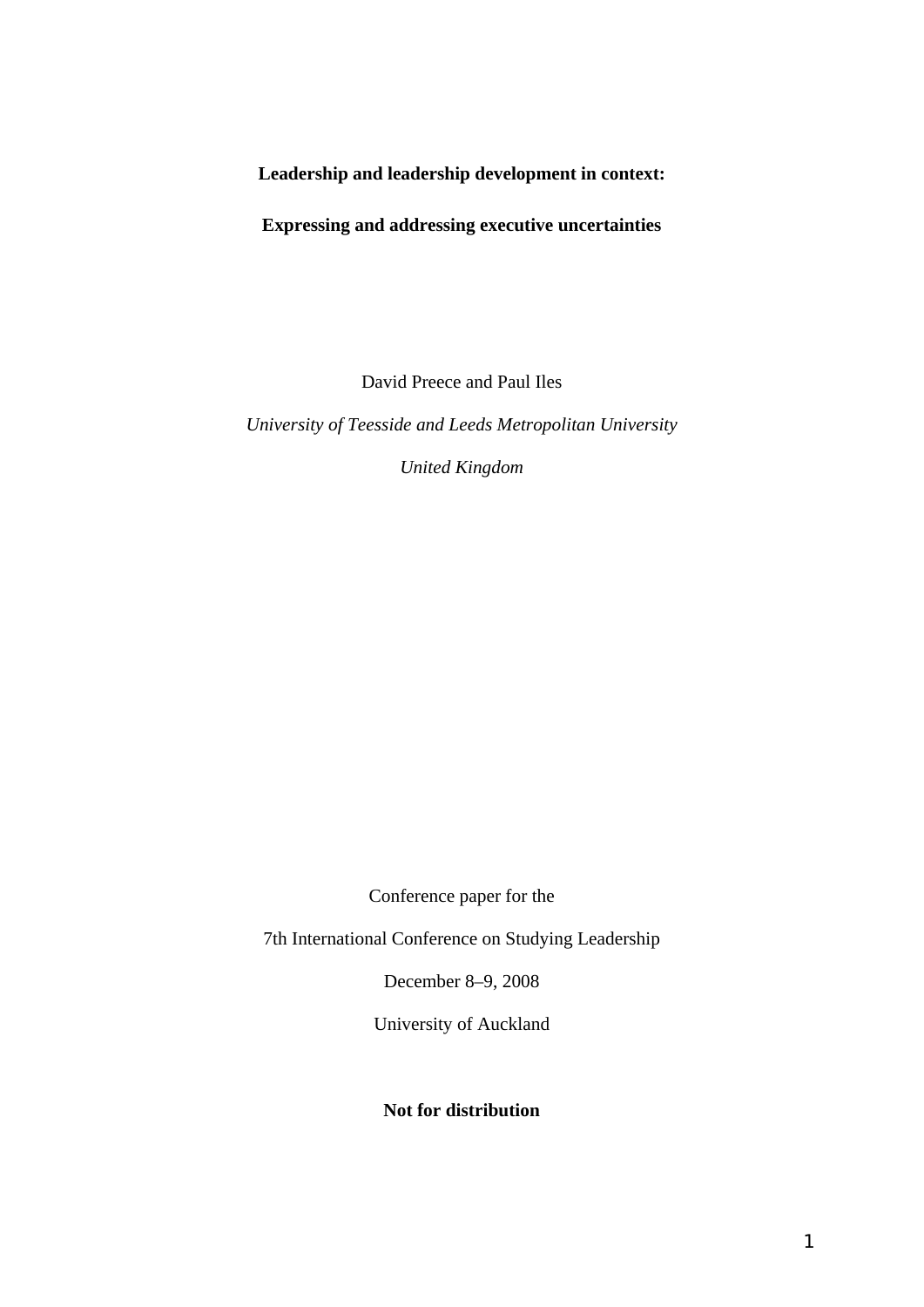### **ABSTRACT**

The paper is based on data collected from a research project which centred around examining a leadership development programme run by the North-East England branch of the UK Academy for Chief Executives (ACE). It draws upon the leadership development literature, especially the more contextualised and nuanced work which has appeared in recent years. It focuses on an aspect of the experience and concern of chief executives which has not been recognized, let alone addressed, in the 'heroic leader' literature and polemics, nor, to the best of our knowledge, in academic work in the area: the uncertainties which these executives experience in relation to their work.

The matter of uncertainty was not one which we explicitly raised in our interviews; nor were we looking for it through participant observation. Yet it emerged from our fieldwork as a key dimension of these people's roles, and was an important influencing factor in their deciding to join the Academy and participate in the local Branch. Given that the 'uncertainty issue' has not surfaced explicitly in the leadership/leadership development literature (for that would be to admit that leaders are not necessarily or always the omniscient, confident, thrusting characters as they are often portrayed there), we hope that the paper will offer a corrective, and thereby contribute to the design and offering of leadership development programmes which do recognize and build in means of addressing these uncertainties. Given organizational complexities and continual external and internal change, perhaps such people will always experience uncertainties, but perhaps also some of them, at least, can be assuaged, if not eradicated, through appropriate leadership development programmes. A key condition of such a programme, if it is going to have a chance of success, is that a high degree of trust is established both between the members and between the members and the programme leaders.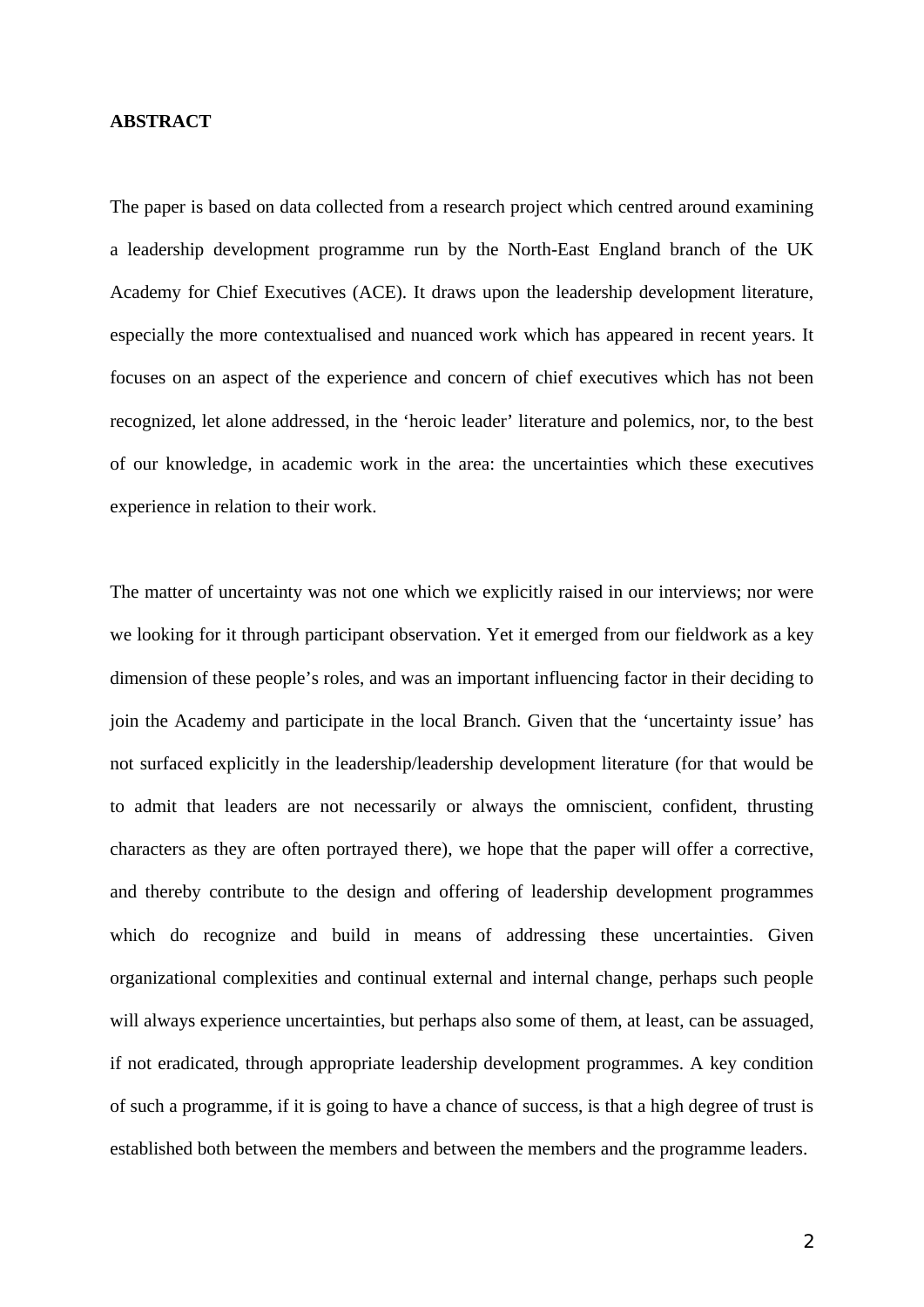In the literature review we discuss previous cognate work in the areas of knowledge and skills, career development and actions, behavioural uncertainties, the role of trust in leadership development, and network access. We develop a typology of different modes of leadership development in context, and suggest that uncertainties are more likely to be surfaced and assuaged in 'open' rather than 'directed' modes of development, whether such modes address individual ('leader development') or collective social capital ('leadership development').

Following the literature review, we outline the research project and the Academy for Chief Executives, present and analyse our findings, and offer a concluding discussion. The key uncertainties which we found these CEs experienced to a greater or lesser degree related to knowledge, personal matters, job/career, behavioural issues, and organizational contexts.

# **KEYWORDS**

Chief Executive; leadership and executive development; uncertainties; assuaging.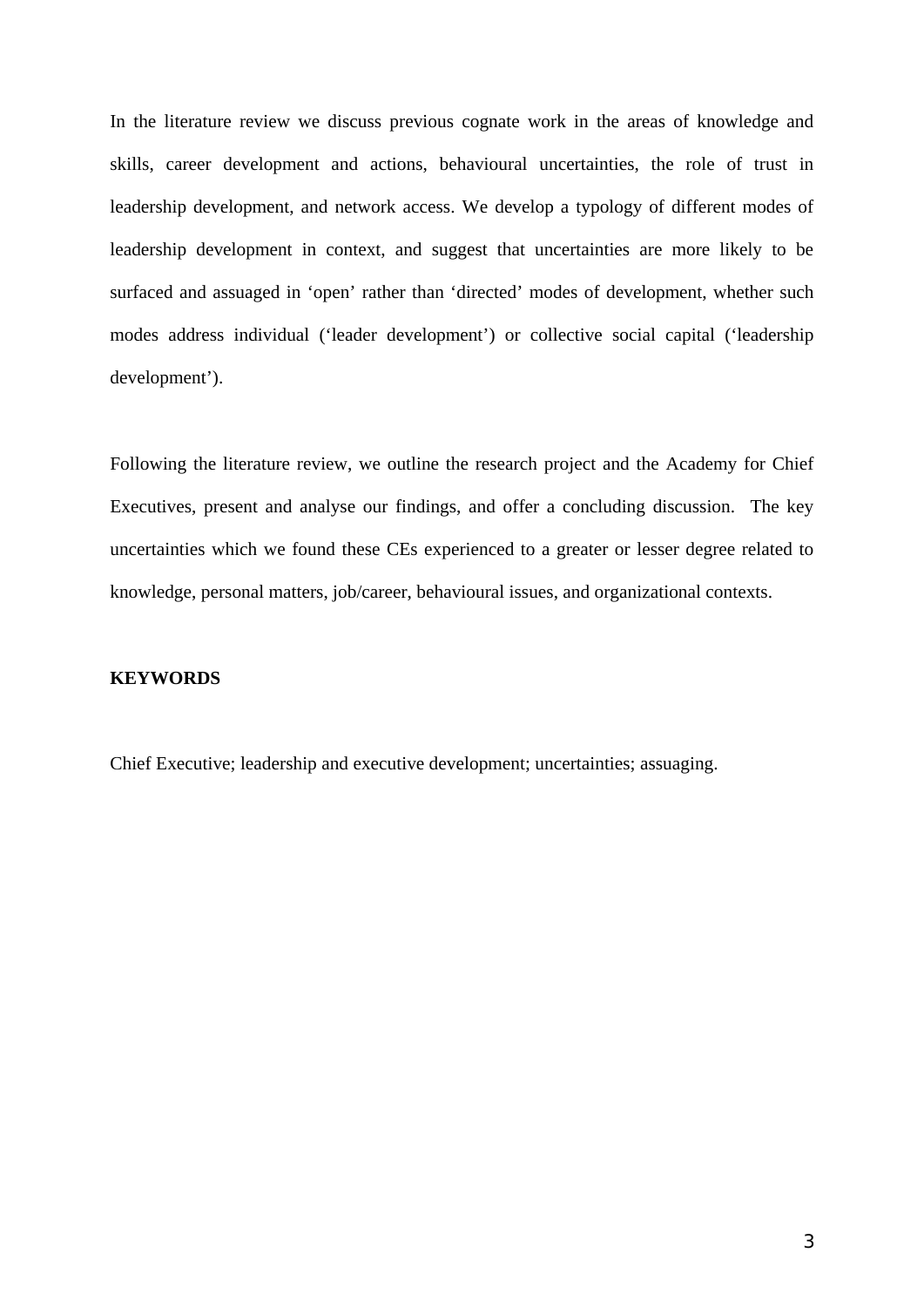### **INTRODUCTION**

Whilst there is a lacunae with regard to executive/senior manager uncertainties in the Leadership Development (LD) literature, we have identified other cognisant literatures which do address the matter, and certain parts of the literature which discuss issues having some resonance to the matter of executive uncertainties, albeit that the 'uncertainty' issue is not addressed directly. We have therefore found them helpful in helping to frame and acting as points of departure for our research; they can be summarised as: a) developing knowledge and skills, b) career development and actions, c) behavioural uncertainties, d) the role of trust in LD, and e) network access.

There are a number of ways of defining LD. Mumford (1987) distinguishes between 'unplanned accidental', 'planned on- the job', and 'planned or programmed' learning experiences occurring outside work. LD can involve formal education and training, conducted 'off the job' through short courses, qualification- based programmes, and in-company training (Woodall and Winstanley, 1998). External programmes can bring specialist competence, a wider perspective, and up-to-date knowledge; internal programmes can help encourage teambuilding and collaboration, and link development to strategic goals. 'Off the job' methods include secondments, projects, coaching, mentoring, and international assignments, as well as self-managed learning through reading and e-learning. However, LD may require structured processes to help executives focus on learning, share reflections, and integrate these into existing personal and organizational knowledge/ competence bases (Hirst *et* al, 2004).

In recent years there would appear to have been a move towards more experiential methods, such as outdoor development, action learning, coaching and mentoring (see, for example,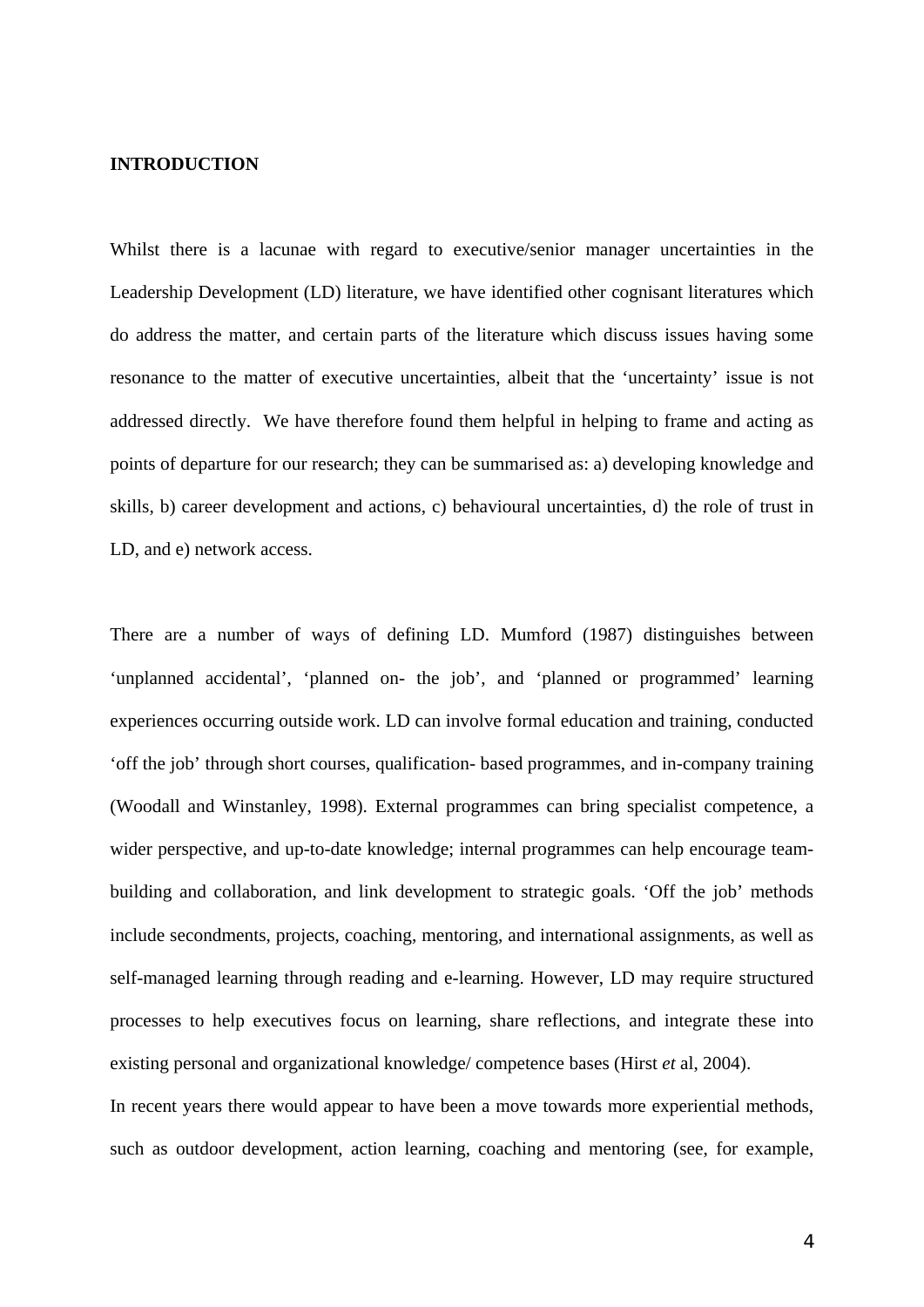Goodge, 1998; Thomson *et al*, 2000; Williams *et al*, 2003) to challenge participants' beliefs and develop their skills and knowledge. In addition, the focus of LD has increasingly shifted away from functional knowledge and skills to more strategic issues, such as leadership. Also in recent years, governments have increasingly argued for the need for improved leadership and better LD as keys to achieving better economic performance (Gold *et al*, 2003; CEML, 2002).

With regard to the matter of uncertainty, this is surely inherent in the executive role and in executive development, but it has been neglected in studies of leadership. Uncertainty, vulnerability and risk are interrelated (Newell and Swan, 2000; Atkinson and Butcher, 2003), and in LD participants may well be uncertain as to what knowledge to acquire and how, what actions to take and when, who to work with over what, who to model oneself on and how, and where and with whom to network.

Moving outside the LD literature as such, there is some recent work on insecurity and uncertainty at work, especially with respect to how they link to identity and subjectivity (eg Collinson 2003). Insecurities can take a number of forms, intersecting in the reproduction of occupational selves and power relations (Foucault, 1979; Rose, 1999; Hollway, 1984). Iles (2007:101) argues that assessment and selection processes for employees "seek to define, understand, assess and place them in terms of organisationally-defined critical qualities such as 'competences' or 'talents'". This raises issues not simply of efficiency or rationality, but of power, as assessment thus 'reveals and represents the form and direction of current forms of organisational change and the working out of the play of power within organisations. In principle, and also in effect, contemporary processes of ED [Executive Development] represent the moment when organisational restructuring meets and impacts on individuals'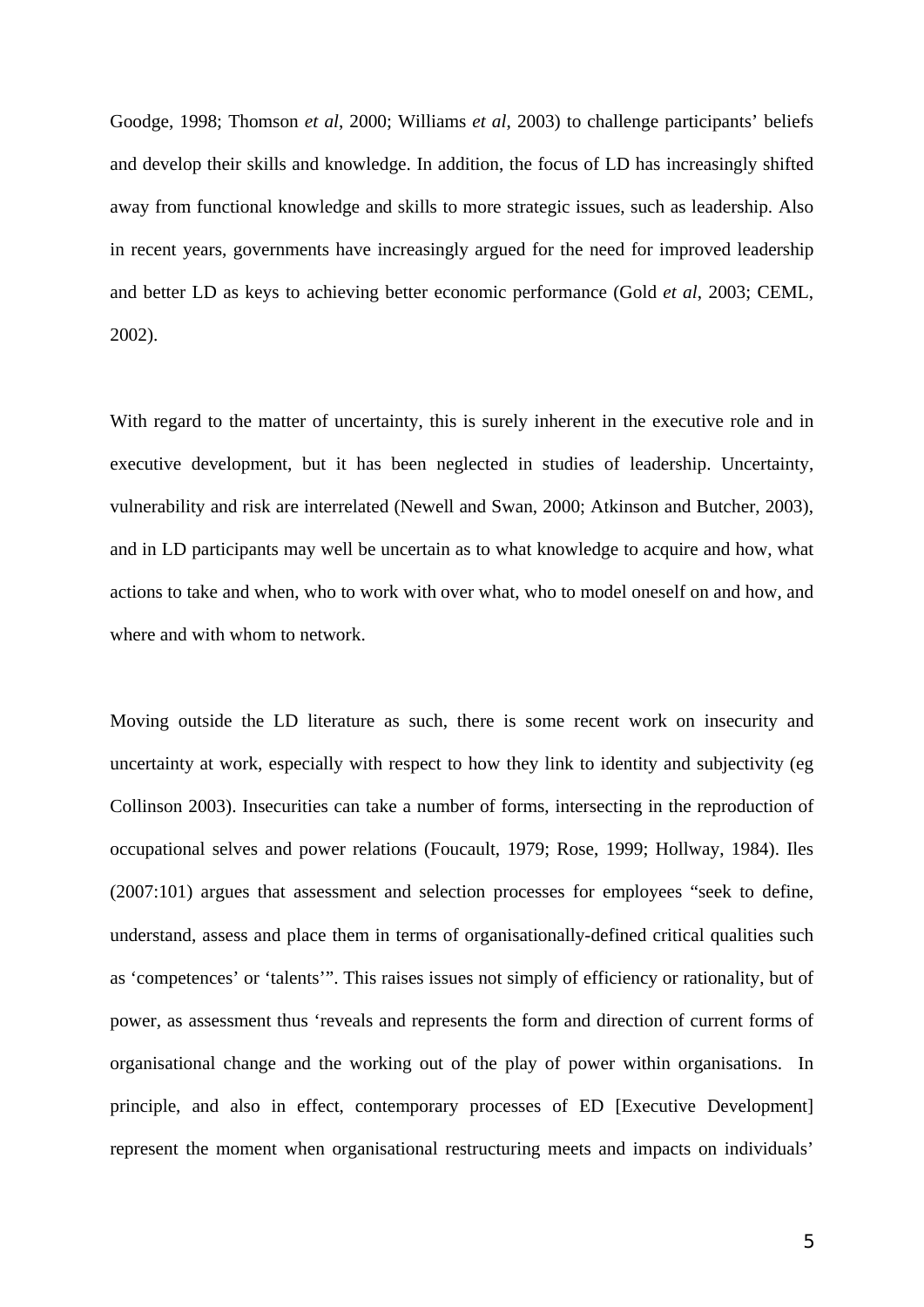(Iles, 2007:98). Collinson (2003:529) argues that 'the growing interest in selves and subjects within the workplace has not always appreciated the analytical importance of insecurity for understanding the subjective power relations, practices and survival strategies of organisation', and argues that existential, social, economic, and psychological insecurities at work intersect, impact on the construction of workplace selves and power relations, and are linked to concepts of masculinity. Individuals may attempt to overcome these insecurities through the development of 'conformist', 'dramaturgical' and 'resistant' selves, and these attempts may have unintended and contradictory outcomes.

Let us now look at what the LD literature has to say about developing knowledge and skills, career development and actions, behavioural uncertainties, trust and LD, and network access.

# **REVIEW OF THE COGNATE LITERATURE**

#### **Developing knowledge and skills**

Many executives are recently-promoted or appointed into unfamiliar, difficult and challenging tasks. Garrett (1991: 12) refers to the tensions and 'nagging feelings and lack of knowledge as to what is competence at Director level.' However, the issue of what executive competence is, and how best to develop it, has only recently been addressed. In the 1980s, there was increasing recognition that *management* education and development (MD) in the UK was deficient in both quantity and quality (see, for example, Thomson *et al*, 2000). Competencebased models began to be developed, and MD/ ED (Executive Development) were increasingly recognised as significant levers of organizational transformation (Conger and Xin, 2000; Mumford *et al*, 2000). However, the focus was on management, rather than leadership or executive development. In our conception, ED involves the development of executives' knowledge, skills, attributes and experience to enhance the performance of the CE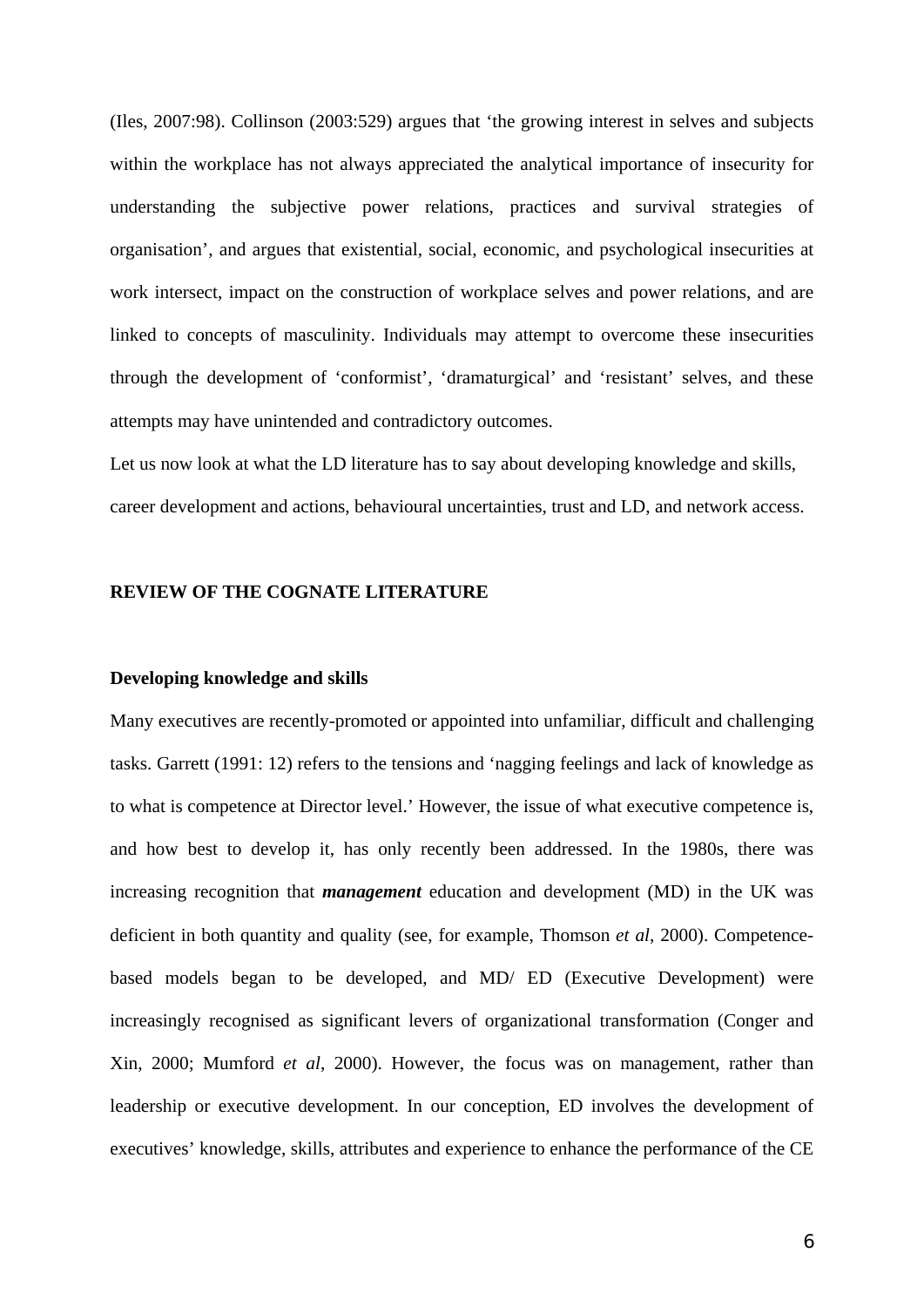/ director role. Evidence for the effectiveness of MD and ED has however been patchy; Thomson *et al* (2000) reported that MD had only rarely met its objectives, and that measures of its positive impact were often lacking.

Most evaluation studies have been based on interviews or surveys with the professionals responsible for those activities (Thomson *et al*, 2000; Russon and Reinelt, 2004), hence an impartial view seems unlikely. HRD manager respondents in the Thomson *et al* (2000) studies took a more positive view of MD in organizations than managers on the 'receiving end', reporting that the priority given to MD had increased significantly and was expected to increase still more. MD ranged across all levels of management, not being reserved for 'high– fliers' only; interestingly, however, it was most in evidence at the junior level, with senior managers/executives being the group least likely to experience it.

'Consumer' respondents to Thomson et al's surveys reported low levels of satisfaction with organizational MD, but much on-going, personally-driven development. Organizations in general seemed to have only limited and weak policy frameworks for MD; low priority was given to MD, in contrast to the claims made by HRD managers. MD in general was not seen to fully reflect business strategy, often failing to meet its objectives or to have had a positive organizational impact.

Given this overall level of dissatisfaction with in-company MD, it is perhaps not surprising that much development was undertaken by respondents on their own initiative, outside employer provision, making use of a wide range of learning methods and displaying a willingness to make considerable personal investments in their own time, at their own expense. There was a demand for further development to be formally recognised in order to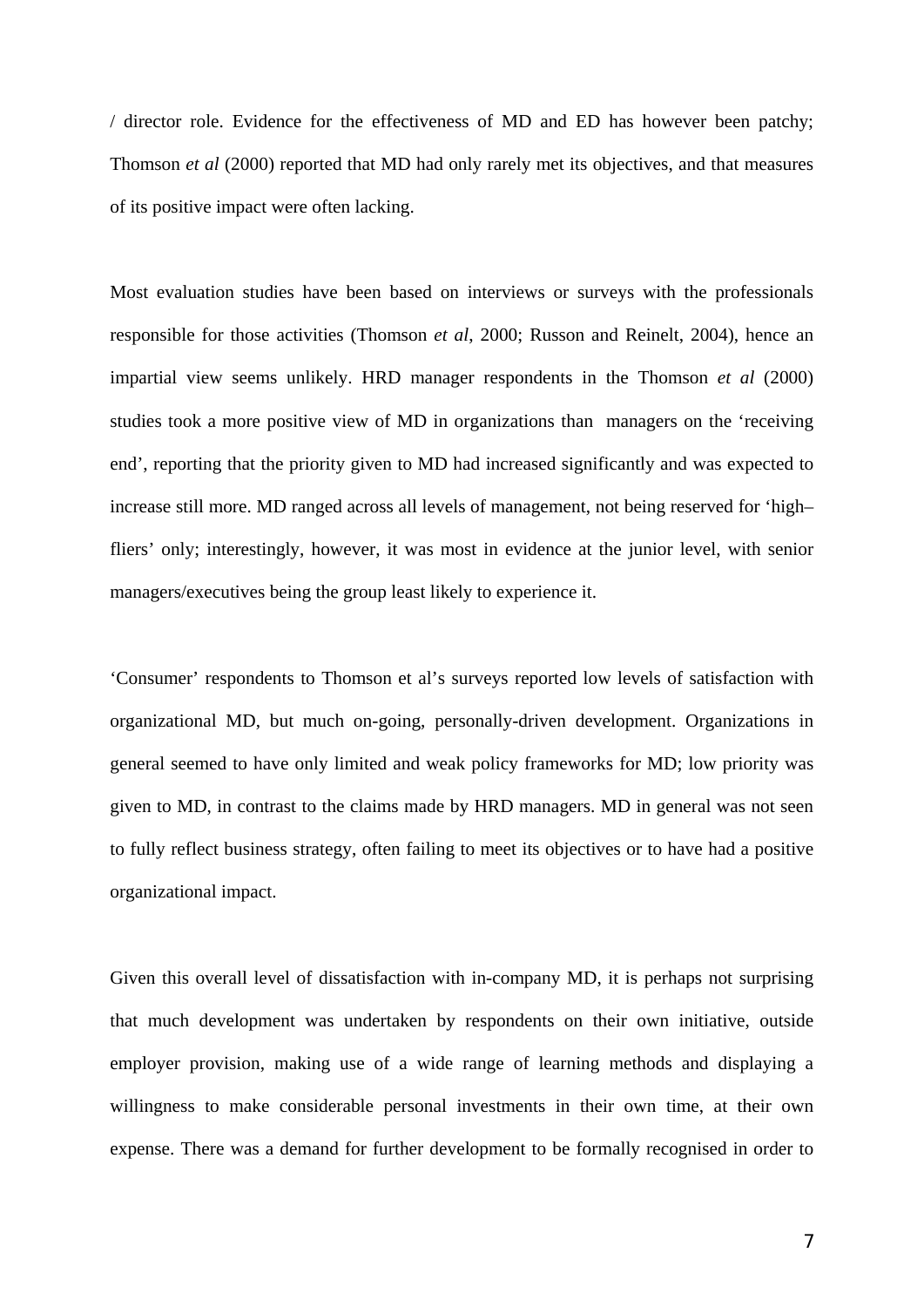promote 'portability'. External courses and experiential learning were rated more highly than internal courses provided by the organization.

### **Career development and actions**

The traditional career perspective focuses on organizational efforts to develop and retain key employees through individual career plans, helping them identify personal drivers and values, develop networks, build transferable competencies and capabilities, and apply these to their personal and career development. Such career planning may often incorporate self-managed learning and may involve feedback to help tailor learning content and development processes to individual needs in flexible, relevant and responsive ways. However, these initiatives are often aimed at graduates and other new entrants, increasingly now under the banner of 'Talent Management' (Iles, 2007; Iles *et al* 2006); their relevance to CEs is less obvious.

Many approaches to careers were developed in the mid- $20<sup>th</sup>$  century, when the predominant assumption was of steady upward or 'vertical' movement within a relatively stable hierarchy of jobs. This option is -and never was- available for CEs (albeit that there may be opportunities within multi-divisional/multi-site organizations by moving from the current location), whilst many if not most of them work in unstable and regularly changing environments, all of which generate career unpredictability and uncertainty.

Careers are arguably now much less predictable, involving more crossing of functional, national and organizational boundaries, and more lateral movements. Individuals are more likely to be seen as the agents of their own career, and 'employability security', not employment security, is often seen as the driver of many careers (Kanter, 1989), involving the development of portable competencies/capabilities and career- enhancing networks (Altman, 1997). All this does not necessarily mean that organizational career plans are no longer

8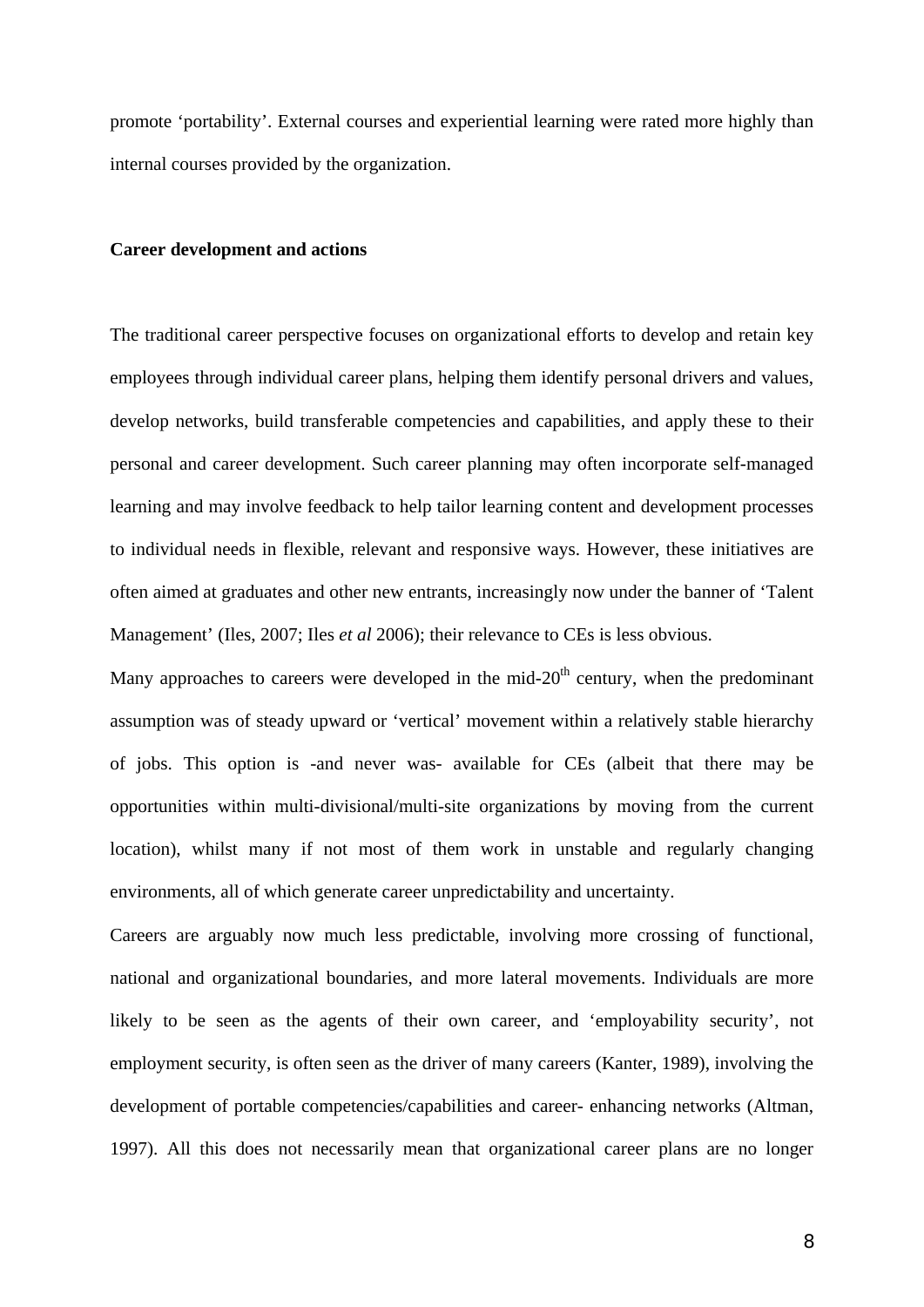relevant in ED: a balance of shared responsibilities and joint activities between the company and an individual is often advocated (see Thomson *et al,* 2000; Iles, 1997).

It is perhaps worth noting that not all the above career models are new- for example Hall (1976) was writing about 'protean careers' over thirty years ago. Doubts can also be raised as to how widespread the 'old' career model of 'employment security' actually was, as it excluded many categories of people, including most women, many professionals, unskilled manual workers, casual workers, dancers and other performers (Jackson 1997), as well as CEs. In practice, 'employment security' contracts were often restricted to male managers and skilled, unionised staff in large private/ public sector bureaucracies. Similar doubts can be expressed as to how many people are now experiencing such 'new careers', but CEs are perhaps among the most likely. Nicholson (1997) argues that the career is not dead, but is undergoing transformation, given the widening diversity of career patterns and experiences. The contemporary career is becoming more variegated and more difficult to manage for both individuals and organizations, perhaps especially for CEs, who are at the same time the people least likely to benefit from development opportunities.

The career possibilities for CEs are likely to remain unpredictable, given continual and disruptive changes in the business environment. However, it is likely to be increasingly difficult to manage and lead organizations effectively without the continuous development of CEs to help sustain the viability and capability of organizations (Jackson *et al*, 2003; McCauley and Van Velsor, 2004). It seems likely, however, (to pre-empt our later case study analysis) that many CEs will have to go 'external' to their organization for their LD, as many of them may feel unable to show/admit internally that they need LD. This raises the issue of behavioural and personal uncertainties in LD, to which we now turn.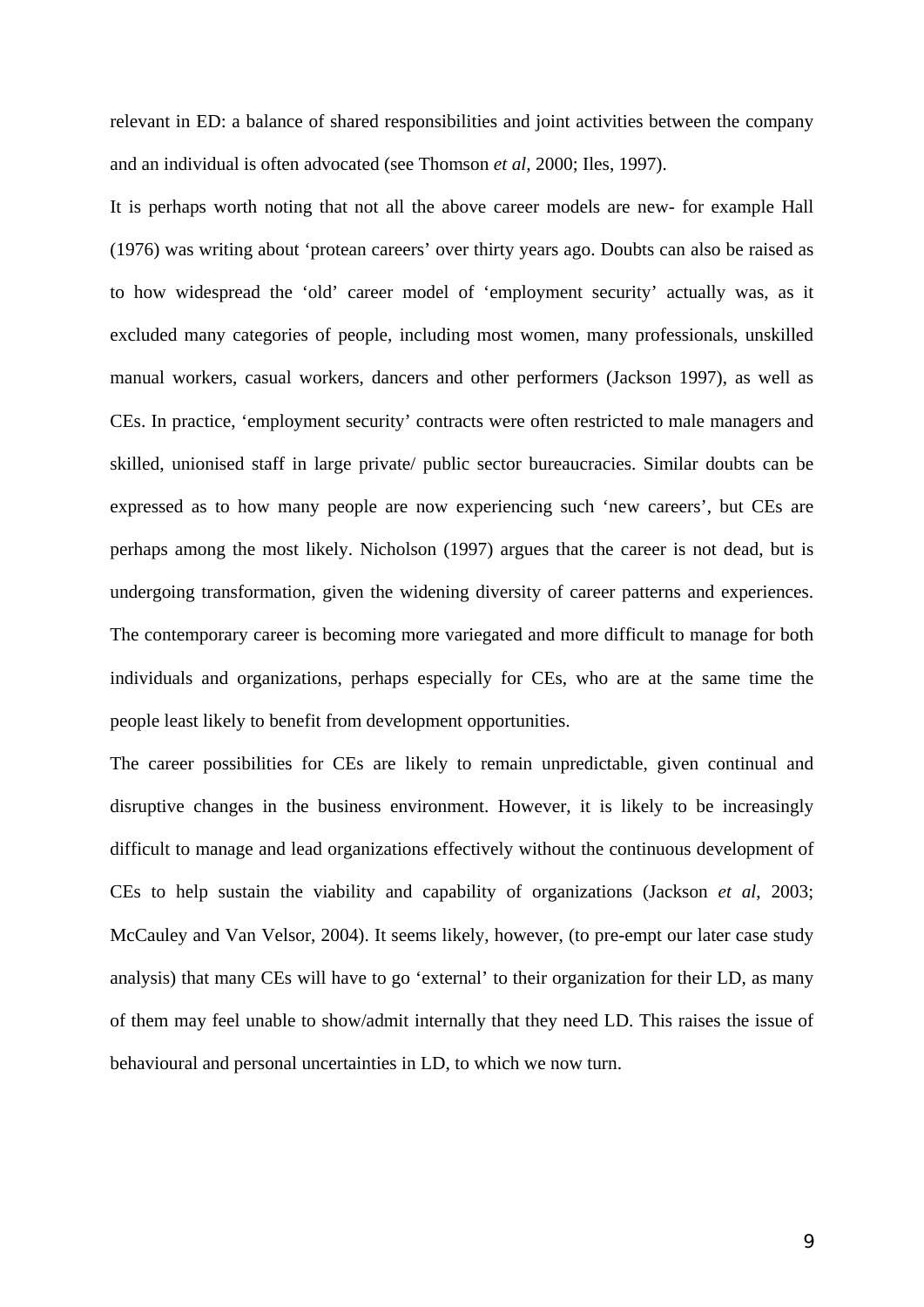#### **Behavioural uncertainties**

Experiential learning in LD may enhance self-confidence through feedback, the observation of others and through self-checking or 'self-monitoring' (Snyder, 1979, 1987), where people regulate their own behaviour and monitor its social appropriateness using social comparisons. One such experiential learning process is Action Learning, combining formal management training with learning from experience. Managers use events from their own organizations, typically joining 'action learning sets' and undertaking development projects, with participants reflecting on, critiquing and learning from such activity (see Conger, 2001; Tichy *et al,* 1992). The primary aims are to stimulate them to think beyond their present jobs and focus on the challenges facing their business, in order to develop more general leadership skills and capabilities. Action learning may, however, work better for LD if structured opportunities for reflection are included (Hirst *et al*, 2004).

As Iles and Preece (2006) have pointed out, LD involves more than developing human capital or individual skills and intrapersonal competence- it also involves developing social capital. Social capital is often conceptualised as 'a set of informal values or norms shared among members of a group that permits cooperation among them' (Fukuyama 1995, p.16). Social capital can play a significant role in employee development and talent retention (Leana & van Buren III, 1999; Seibert *et al*, 2001; Tempest *et al*, 2004). The means by which social capital influences organizational performance, however, remain under-researched. It would seem likely that executives can play a key role in creating internal organizational environments which promote cooperation and trust amongst employees, thus providing opportunities for the enhancement or depletion of social capital. Over the past two decades, social capital has increasingly become a focus of attention among organizational theorists (Maak, 2007), and HRD and ED commentators ( Hezlett and Gibson, 2007; Gubbins and Garavan, 2005; Kessels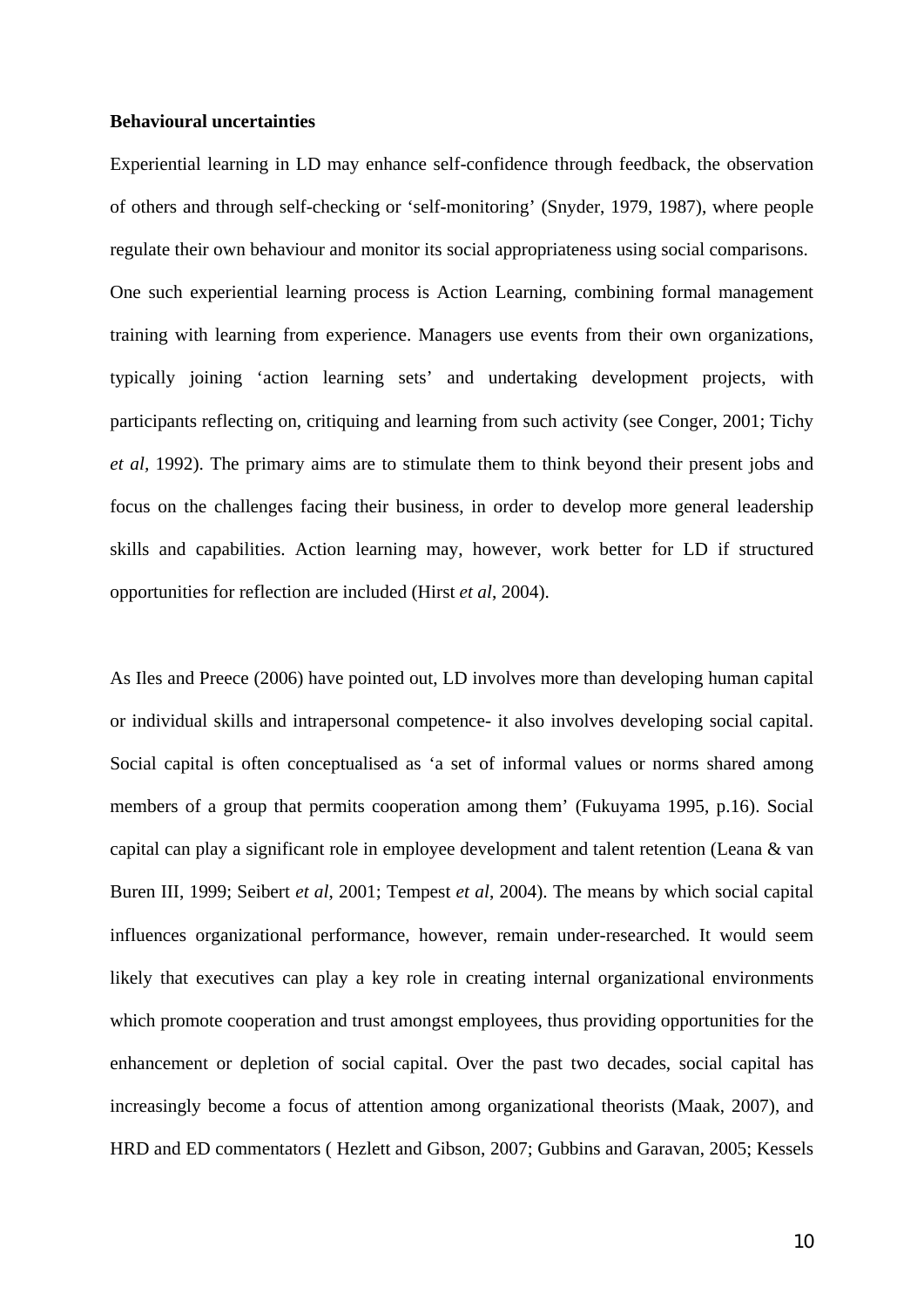and Poell, 2004). However, less attention has been focused on the relationships between ED/LD and social capital, apart from studies on the links between social capital and mentoring (Hezlett and Gibson, 2007).

LD programmes, however, are often in practice *leader* development programmes, typically involving a mixture of competency models, psychometric assessment, emotional intelligence, 360 degree feedback, communication skills training, coaching, mentoring, motivational speeches and outdoor development. Mentoring in particular, where a more experienced manager/executive facilitates the learning and career development of a less-experienced mentee, appears to be growing in popularity, providing both psycho-social (for example, acceptance, encouragement) and career–facilitation benefits (for example, sponsorship, protection, exposure). Mentoring can enhance the cognitive (for example, the development of more sophisticated strategic representations), as well as the mutual trust, respect and commitment dimensions of social capital. Executive coaching usually involves the integration of assessment, challenge and support. If linked to 360 degree assessment, it has the potential to enhance both human and social capital by increasing both weak and strong network ties (Granovetter, 1973) and acting as a link between leader and leadership development.

## **Trust and LD**

Nahapiet and Ghoshal (1998) identify three key dimensions of social capital: structural (social interactions), relational (rooted in networked relationships, such as trust and trustworthiness) and cognitive (resources embodied in shared representations and collective meanings, such as cultures and shared visions based on common values). Trust is therefore an important aspect of organizational social capital (Atkinson and Butcher, 2003), encompassing not only a belief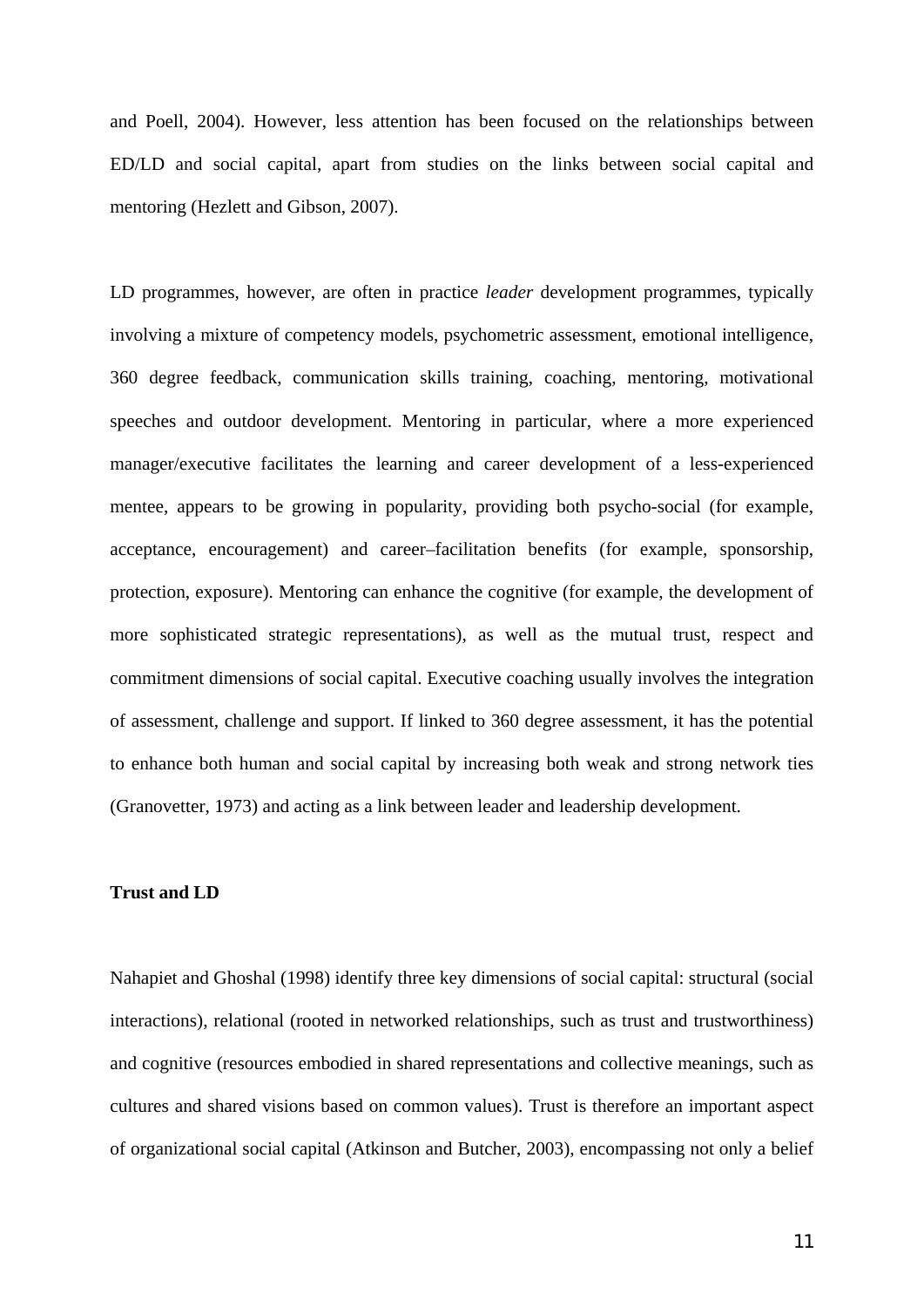about the trustworthiness of fellow participants but also a willingness to act on that belief in situations of uncertainty (McEvily *et al*, 2003).

The issue of trust has become a 'hot topic' in various disciplines in recent years (Hoe, 2007), and has included the exploration by social theorists of the relative instability of societal bases of trust and its apparent erosion in modern Western societies (see, eg, Giddens, 1990, 1994, 2007), and also its potential value as a social 'glue' (Fukuyama, 1995). Meanwhile, organization analysts have discussed its role in facilitating global alliances and interorganizational networking (Newell and Swan, 2000), whilst others have talked about its erosion in organizations due to breaches of the 'psychological contract' (Robinson, 1996).

As Elangovan *et al* (2007: 5) have put it: 'There appears to be a general consensus that trust is important and useful in a range of organizational and inter-organizational activities such as leadership, team work, performance appraisal, labor relations, strategic alliances and negotiations'. We would add to this list its importance in learning (Hoe, 2007) and in LD, as interpersonal trust can contribute to knowledge exchange and learning (Goris *et al*, 2003; Hoe, 2007).

What is 'trust'? Trust usually refers to an actor's willingness to be vulnerable under conditions of risk and interdependence (Mollering *et al,* 2004; Huemer *et al,* 1998; Rousseau *et al*, 1998). Expectations of trust can alleviate fears that other parties will act opportunistically (Bradach and Eccles, 1989) in situations involving personal conflict and outcome uncertainty (Nyhan, 2000), and reflect a willingness to accept the possibility of vulnerability in transactions.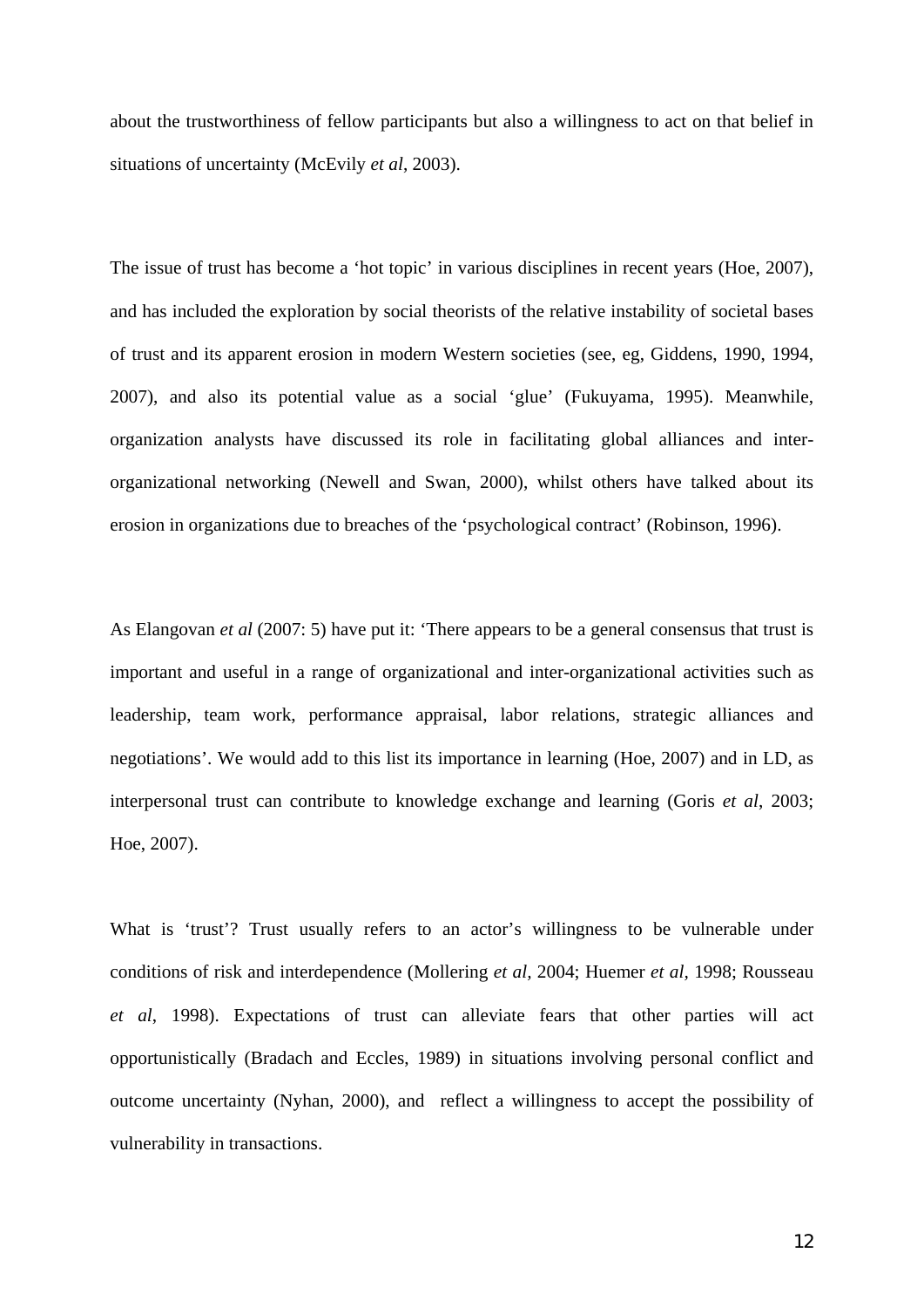McKnight *et al* (1998) argue that 'initial trust' is not necessarily based on any kind of first hand knowledge of the other party, but on an individual's *disposition* to trust, and/or on organizational/group cues: an actor's apparent benevolence, consistency, integrity, credibility and ability. Affection- based trust reflects a relationship involving care and concern about a party's welfare, whilst cognition-based trust highlights issues of integrity, fairness, and the extent to which an individual has confidence in the other party's reliability and competence (McAllister, 1995; Goris *et al*, 2003).

Dirks and Parks (2003) suggest that specifying the referent (that is, 'trust in whom?') is important, because trust in different referents may be due to different factors. 'Lateral trust' refers to trust relationships between the focal employee and co-workers; 'vertical trust' refers to employee trust of the immediate supervisor, subordinates, and senior management (McCauley and Kuhnert, 1992). The degree of trust associated with various parties in LD may vary; fellow-participants may be trusted more than facilitators, or vice-versa. For Atkinson and Butcher (2003), competence-based trust is largely impersonal and rational, whilst motivebased trust is largely interpersonal in nature, and more affective.

Trust can enrich relationships and foster cooperation and commitment (Connell *et al*, 2003; McAllister, 1995; Zand, 1997). Groups work more effectively together in an atmosphere of trust based on mutual commitments and stable long-term relationships (Anderson & Weitz, 1992). Repeated inter-group interactions can help build trust, leading to the eventual sharing of knowledge and mutual learning. Iles and Yolles (2003) found that a British and a Czech university were more likely to learn from each other in developing business education programmes if they engaged in extensive communication, continuous interaction and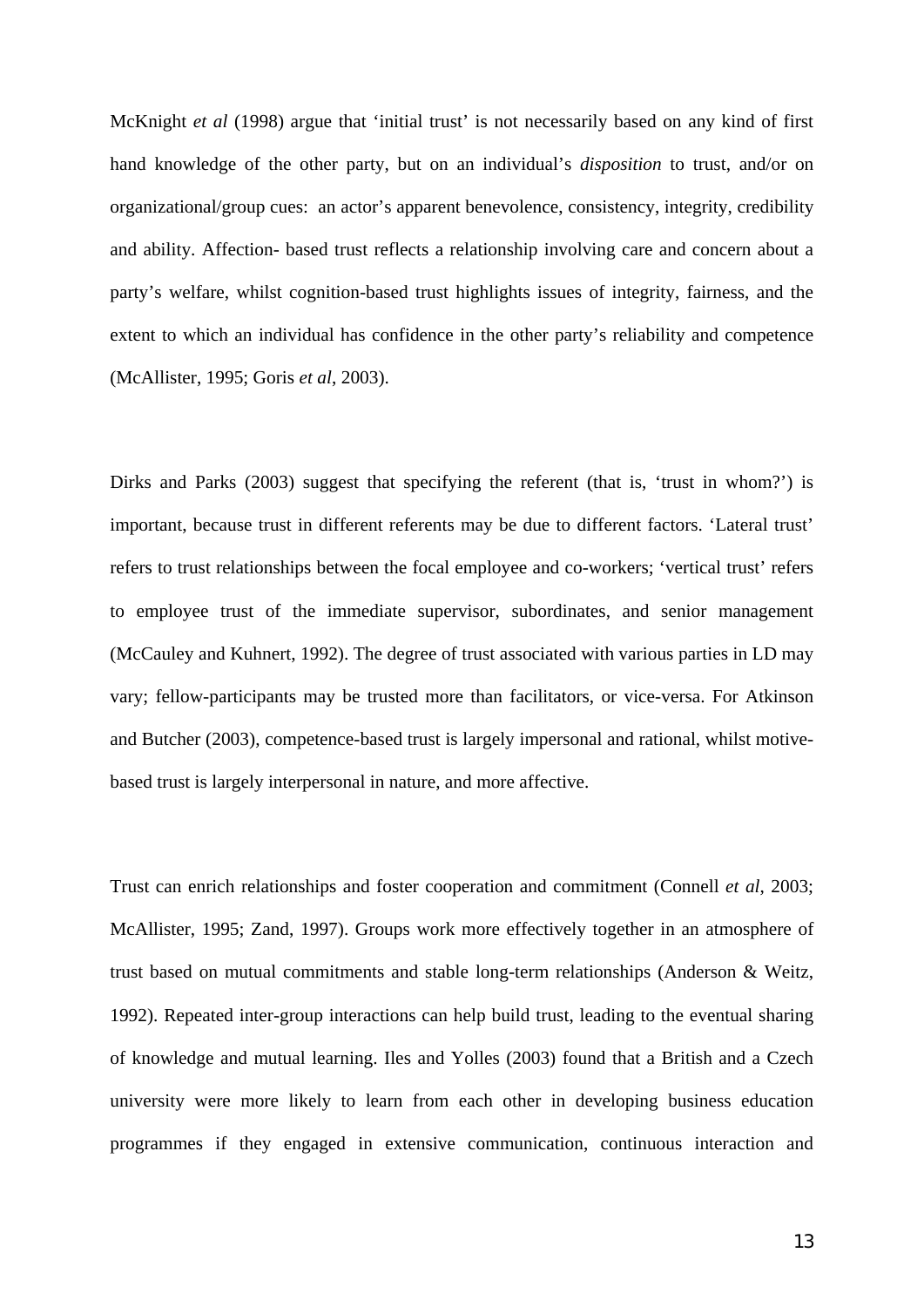collaborative negotiation. McElroy (2002) argues that trust can 'add value' in and between organizations by speeding up the transfer of information and the development of new knowledge. For Nyhan (2000) interpersonal trust is stronger when actors are confident that the other is competent and will act in a fair and ethical manner, support legitimate actions and not withhold knowledge or manipulate actions. The presence of trust can help create the necessary commitment and confidence in the acquisition and dissemination of knowledge (Huemer *et al,* 1998). Knowledge processes involved in trusting relationships will tend to be informal (tacit) rather than structural (explicit), allowing the testing and verification of trust and greater mutual understanding. Interpersonal trust can promote informal/ tacit knowledge acquisition and dissemination among participants in LD. In low trust situations, employees can become defensive, whilst actions have to be justified and backed up by data, inhibiting organizational learning (Costigan *et al*, 1998).

#### **Network access**

Networking involves investing in and developing social capital, gaining support and widening perspectives through exposure to others' thinking and the formation of commitments outside one's immediate work milieu. Fostering stronger connections within social networks by developing environments that promote trust, rapport and goodwill among group members may yield positive outcomes for individuals, groups and organizations (Adler and Kwon, 2002; Cohen and Prusak, 2001; Fukuyama, 1995; Putnam, 2000). Networking can help build peer relationships across functional areas, creating enhanced social capital, especially if used in conjunction with feedback, coaching, and mentoring in LD.

Day (2000: 582) sees LD as 'expanding the collective capacity of organizational members to engage effectively in leadership roles and processes'. Unlike 'leadership competencies',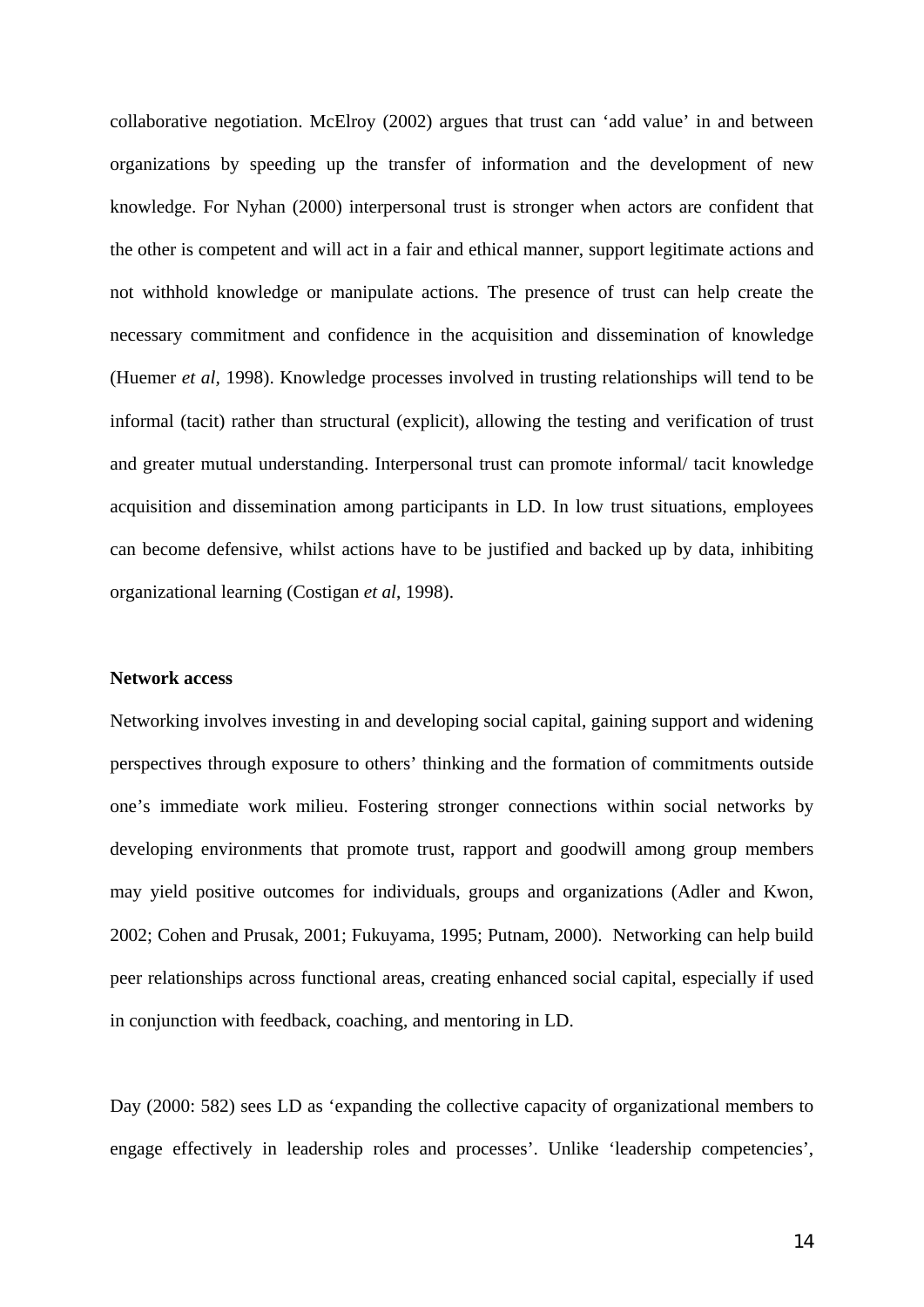social capital cannot be regarded as a commodity, and one sole actor or 'leader' cannot have 'ownership rights'. LD here therefore involves helping people to understand how to build relationships to access resources, coordinate activities, develop commitments and build social networks. In order to do this, leaders need to develop their understanding of themselves and their social and organizational communities.

Leadership, then, can be seen as a social process engaging members of a community, with leadership an emergent property of social interaction in context. LD therefore involves using social and relational processes to help build commitments among members of a community of practice (Wenger, 1991), who may be internal and/or external to the organization, leading to enhanced cooperation and resource exchange (Bourdieu, 1986).

In concluding this literature review, a key observation that can be made-perhaps surprisinglyis that little has been written on the LD of CEs and other senior managers, despite the fact that in recent years have seen much more interest in leaders and LD. In our view, the use of ethnographic research methods will better inform our understanding of the above sorts of practices, using participant observation, in-depth interviews, etc, over an extended time period to focus on executives' experience of and reflections upon LD. What is more, given that longer term, longitudinal and experiential approaches at the level of practice are more supportive of LD than the short-term, skills-based approaches commonly found in much management/leadership development, the study of such processes is likely to benefit from indepth, longitudinal and qualitative analyses which can draw out*, inter alia*, the uncertainties of CEs/senior managers and the ways in which LD might help address these uncertainties. It is to an outline and analysis of such a study and ED programme that we now turn.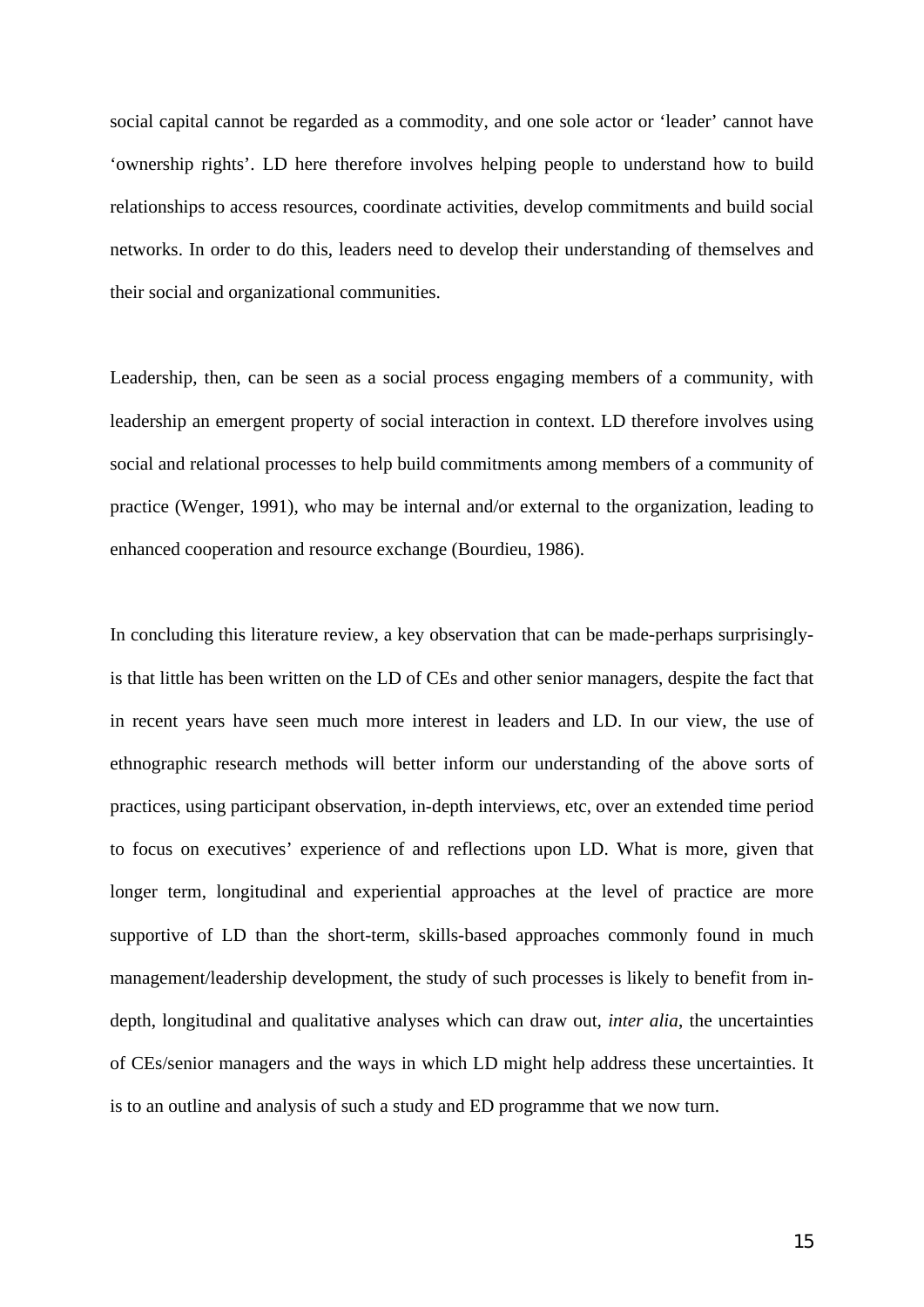## **THE ACADEMY FOR CHIEF EXECUTIVES**

The University of Teesside Business School and The Academy for Chief Executives (ACE), North East (ACE/NE) have collaborated on a project focussed upon the development of present and future executives and senior managers in the North East of England. The project ran between July, 2002 and June, 2004, with the objective:

To assist the Region's economic and social development through the spread of effective leadership, learning and best practice within North East businesses and hence to benefit the community as a whole (News Release, 31/1/03).

This was to be achieved in three main ways:

- 1. The inauguration and development of 'New Leaders' Forums', intended to 'spread business learning and good practice among managers who are potential future leaders [and] also the heads of small companies' (News Release,  $31/1/03$ )
- 2. The further development of the existing ACE/NE Group, and
- 3. A research and evaluation project to be carried out as part of the main project.

An explicit link was made in the news release and in the original funding application to the regional economic strategy of One North East (the relevant Regional Development Agency), where the latter calls for 'leadership excellence among current leaders and developing leadership among emerging leaders'. The release added 'The programme will help to realise this goal through peer-group learning, entrepreneurship and high-level skills development anchored in best practice'.

ACE is organized through a geographically-based group network covering the UK, with a central office in Letchworth, Herts. Local Groups are capped at a small size, with a maximum of around fourteen members. Membership is 'by invitation' only, but recruitment drives are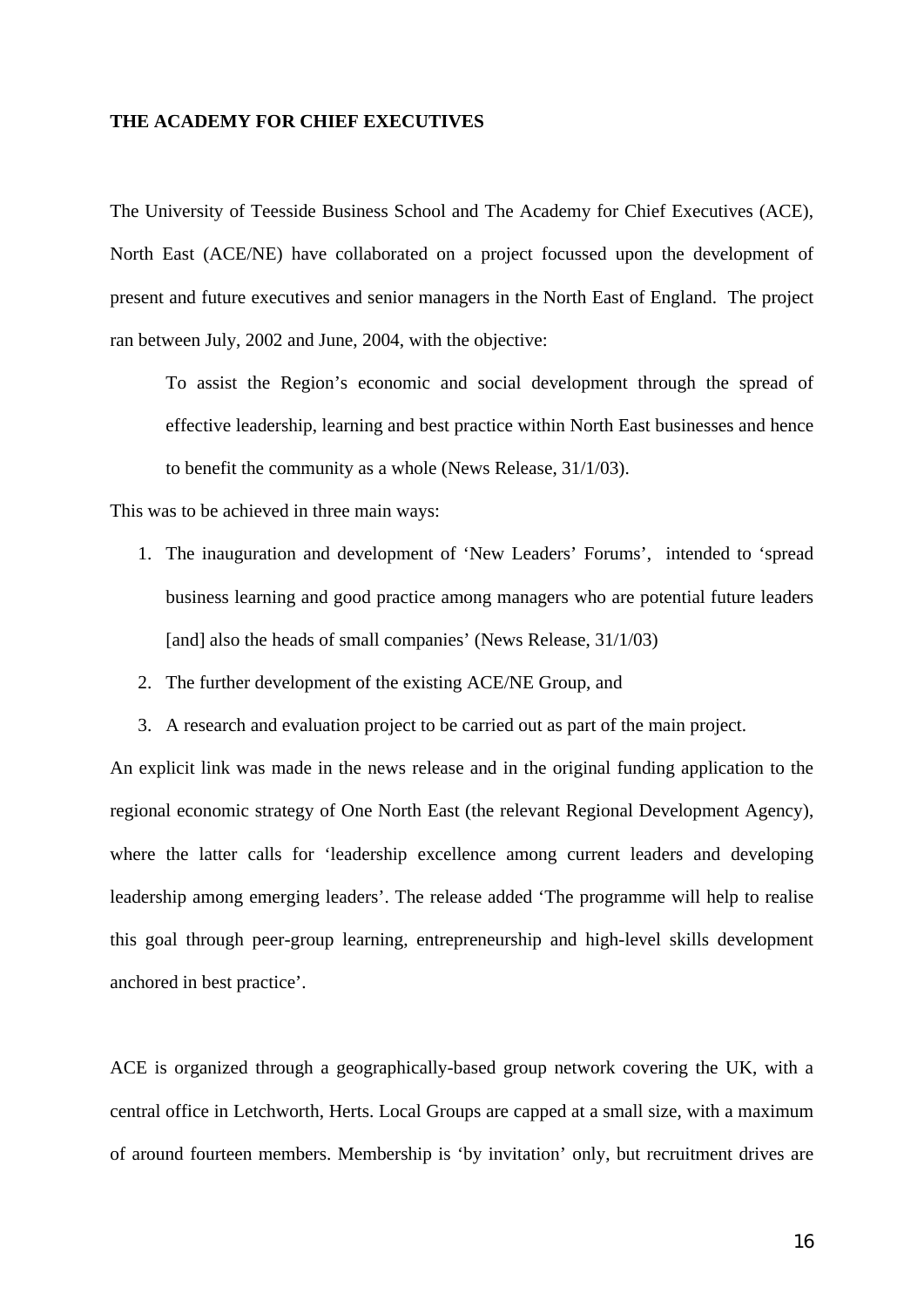held throughout the year. In order to help ensure a 'full and frank' exchange of views, each group Chair ensures that members' organizations are not in competition with each other. Meetings are held on a monthly basis, organized and run by the local group Chair(s), usually held at the members' premises. They last for a day, and normally consist of a 'Speaker session' in the morning, followed by an 'Issues' session in the afternoon, and then one-to-one coaching sessions between the Chairs and members if these have been previously booked. The speaker sessions last for around three to three and a half hours, and cover a range of topics over the year, such as business strategy, marketing, using the media, motivating staff, organisational change and finance. In the issues sessions, members outline particular matters they want to air with the rest of the group; the ensuing discussion provides clarification and suggestions for action. Everyone involved is sworn to secrecy, and the discussion is recorded by the Chair, who hands the tape/cd over to the member concerned at the end of his/her part of the issue session. The one-to-one coaching sessions attract an extra charge on top of the monthly membership fee, and members tend to use them on a 'perceived need' basis; they are often held at the member's place of work. Once a year each Group holds a residential 'Retreat', normally lasting two full days, which thus facilitates more extended presentations and discussions, as well as opportunities to mix socially.

ACE central office runs an extranet for members, which hosts notices of forthcoming meetings and events, incorporates a discussion forum, lists details of members and approved presenters, and provides details of and access to business/management articles, etc. Nationally-organised seminars run throughout the year on topics such as 'Family Business' and 'High Performance Coaching'. The Academy also runs an annual 'Leaders' Quest' abroad; countries visited include China, India and South Africa.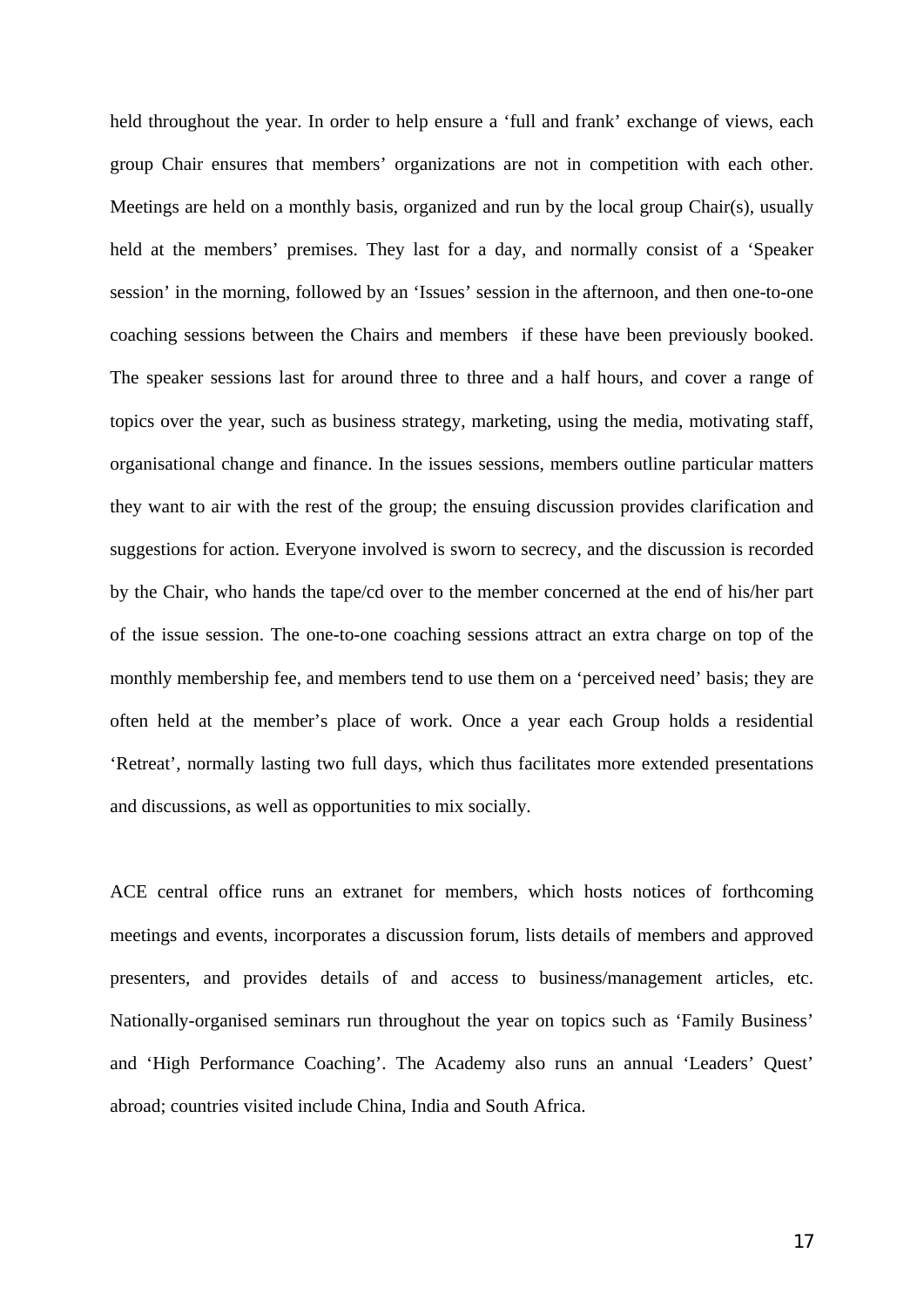The following extracts from ACE publicity material provide further illustration of its mission and orientation:

Our Purpose is to 'nurture an environment which inspires leaders to achieve their extraordinary potential'.

If you, as the most influential person in your organisation, can't find the time to develop and hone your own skills, then what is the likely long term risk to you and your company going to be? Chief Executives are often the last person within a company to seek out ongoing development. However, you are an important role model who needs to demonstrate the value of continuous learning and in turn reflect this behaviour in your organisation. Some of our members tell us that their membership is of far greater value than the cost of a non-executive director; in fact they think of their fellow group members as a phenomenal resource that they can tap into whenever they wish.

In the ACE/NE region, a 'Chief Executives' group (CEG) has been in existence for a number of years, and the twelve or so members of this Group are all experienced chief or senior executives of local organizations. In addition, a 'New Leaders' Forum' (NLF) group was inaugurated during the second half of 2002, supported by the European Social Fund and involving collaboration between ACE/NE and the University of Teesside Business School. NLF members are typically senior managers who have not yet reached the top positions attained by members of the main Group- putting it another way, they are seen as 'tomorrow's top executives/leaders'. The NLF group has similar objectives, but the two groups are run separately and in parallel, with the anticipation that NLF members will, in time, given their own career progression, transfer into the CEG.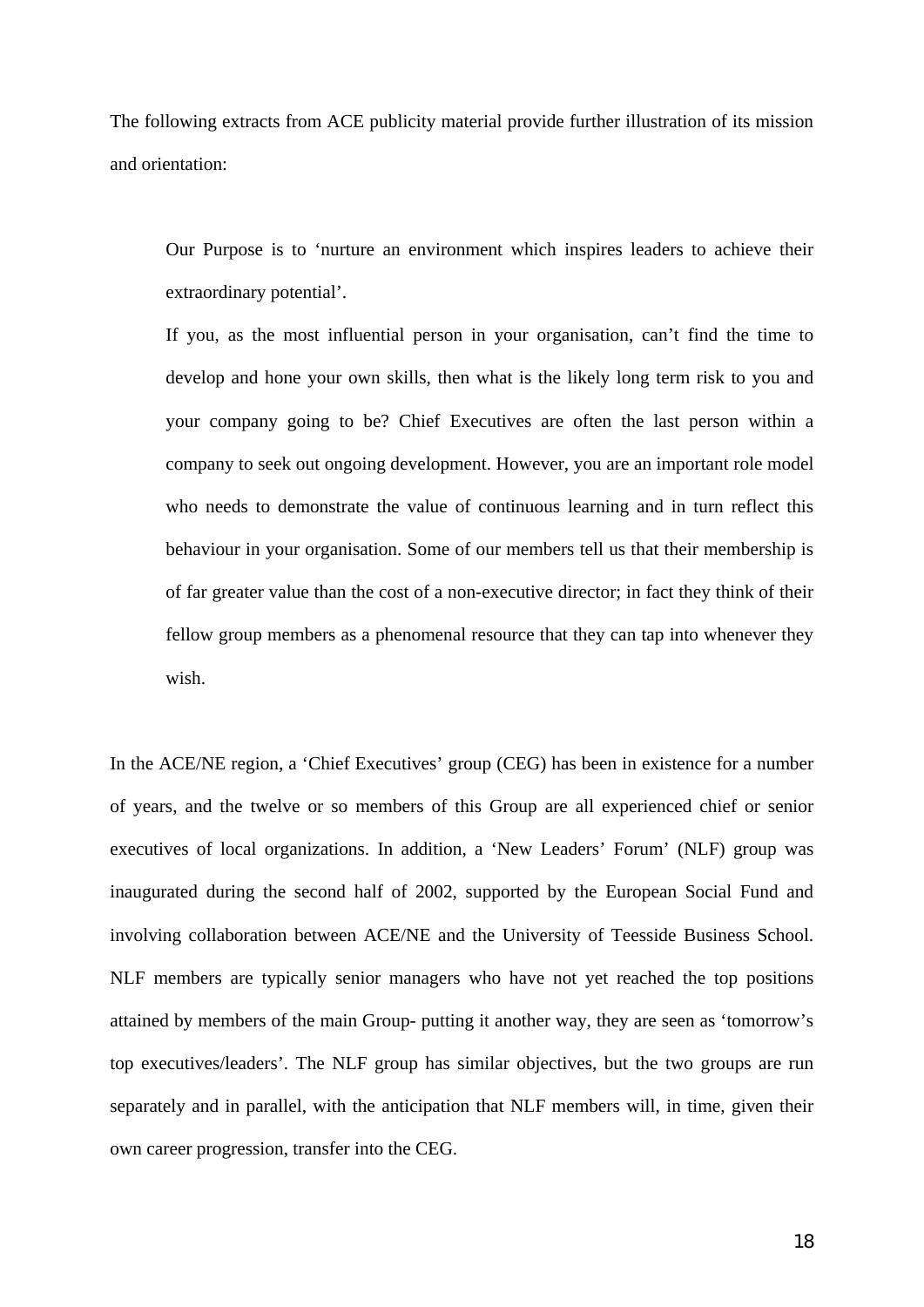## **METHODOLOGY**

The authors had a number of meetings with the ACE/NE Branch Chair before data collection commenced, where the detailed form, timing, etc of our collaboration was discussed and agreed. Following this, the Chair outlined what was proposed to the members at one of their monthly meetings, seeking their agreement to the collaboration. He also proposed that one of the authors be made an 'Honorary Member' of ACE for the duration of the research project, and this also received the members' approval. The data was collected through three methods: overt participant observation, interviews and documentary analysis, outlined in summary form below.

#### **Participant observation**

As an 'Honorary Member', one of the authors was able to take up a 'participant as observer' (Gold, 1958) role when attending and taking part in the monthly CEG meetings; that is the speaker sessions in the morning and the issues sessions in the afternoon. Hand-written notes were taken during the speaker sessions, covering such matters as the questions asked by members and responses offered by the speaker, other members and the Chair. This attendance at meetings proved invaluable in helping to build up a degree of trust between the researchers and the members, and in extending our understanding of their work and personal interests, concerns and orientations. Discussions over lunch and tea/coffee breaks were also very helpful in this regard. It was not possible to take notes during the afternoon 'issues' sessions, owing to the highly confidential nature of what was being discussed: members would have noticed the researcher doing this and the relationship of trust (which we identified as an area of uncertainty linked to learning) could well have been jeopardized as a result.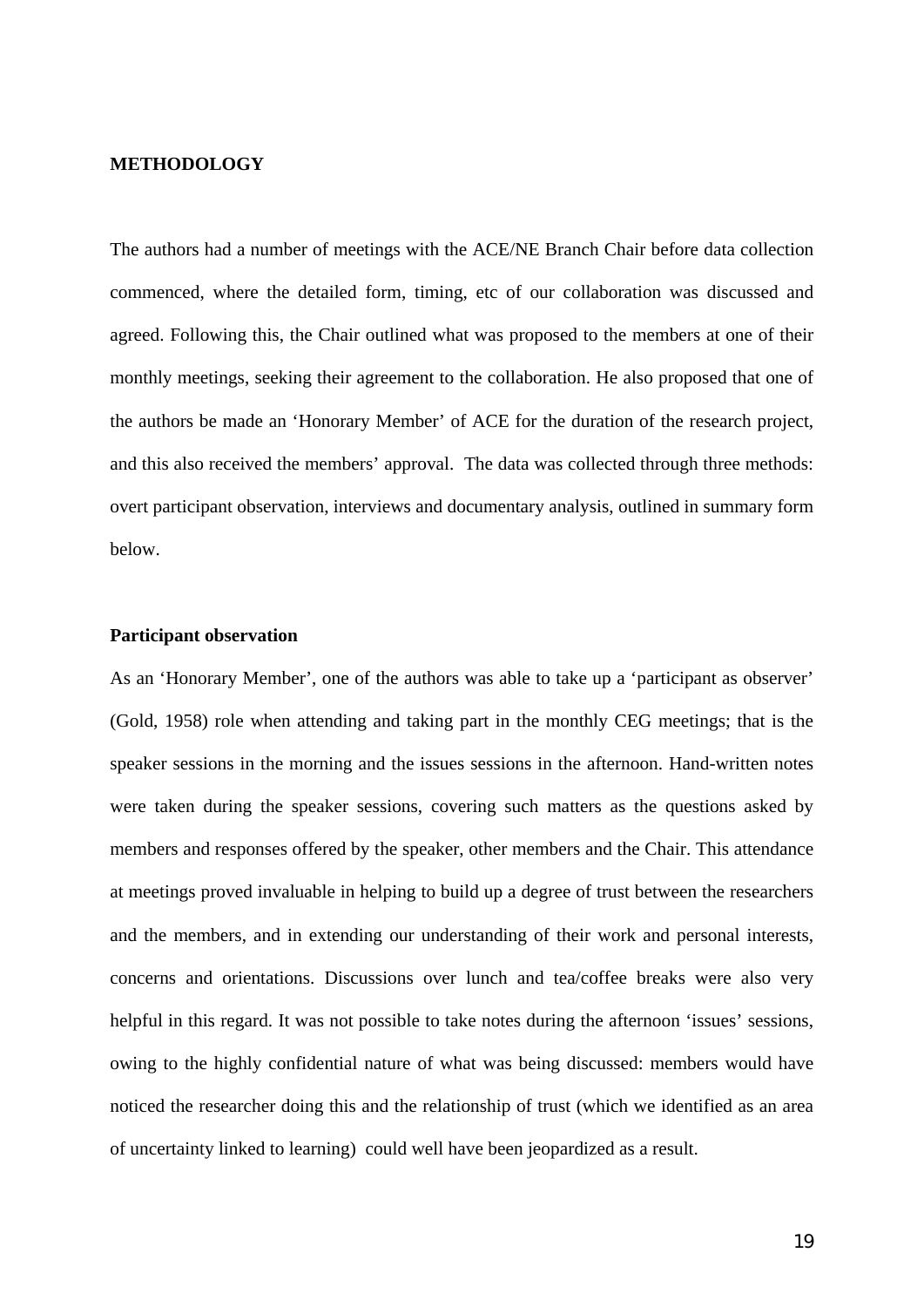## **Interviews**

All the people in membership during the time of our research were interviewed on a one-toone basis, with the interviews being shared approximately equally between the authors. An interview pro forma was developed and employed, and anonymity was, of course, guaranteed. With the permission of the participants, the interviews were tape-recorded and subsequently transcribed and content analysed (permission was not granted in one case, and hence detailed notes were taken instead). In total, this amounted to some twenty interviews, conducted at the member's place of work, and lasting between one and two-and-a-half hours.

The interview programme began in October, 2003, and was completed in October, 2004, with the NLF interviews taking place later, between March and October 2004, in order to ensure that the people concerned had been members of ACE for at least six months. The findings reported upon here are from interviews with both Groups members, but primarily from the CEG.

#### **Documentary analysis**

Because of the honorary membership, we had access to the ACE extranet and literature produced by both the ACE/NE and the national office, as well as to some internal documents of the ACE/NE. For reasons of confidentiality, much of this data cannot, of course, be reproduced or referred to in the paper, but it has formed part of our findings and hence influenced our reflections upon practice.

The data collected through participant observation and the interview programme was analyzed through an iterative process. For example, once two or three interviews had been transcribed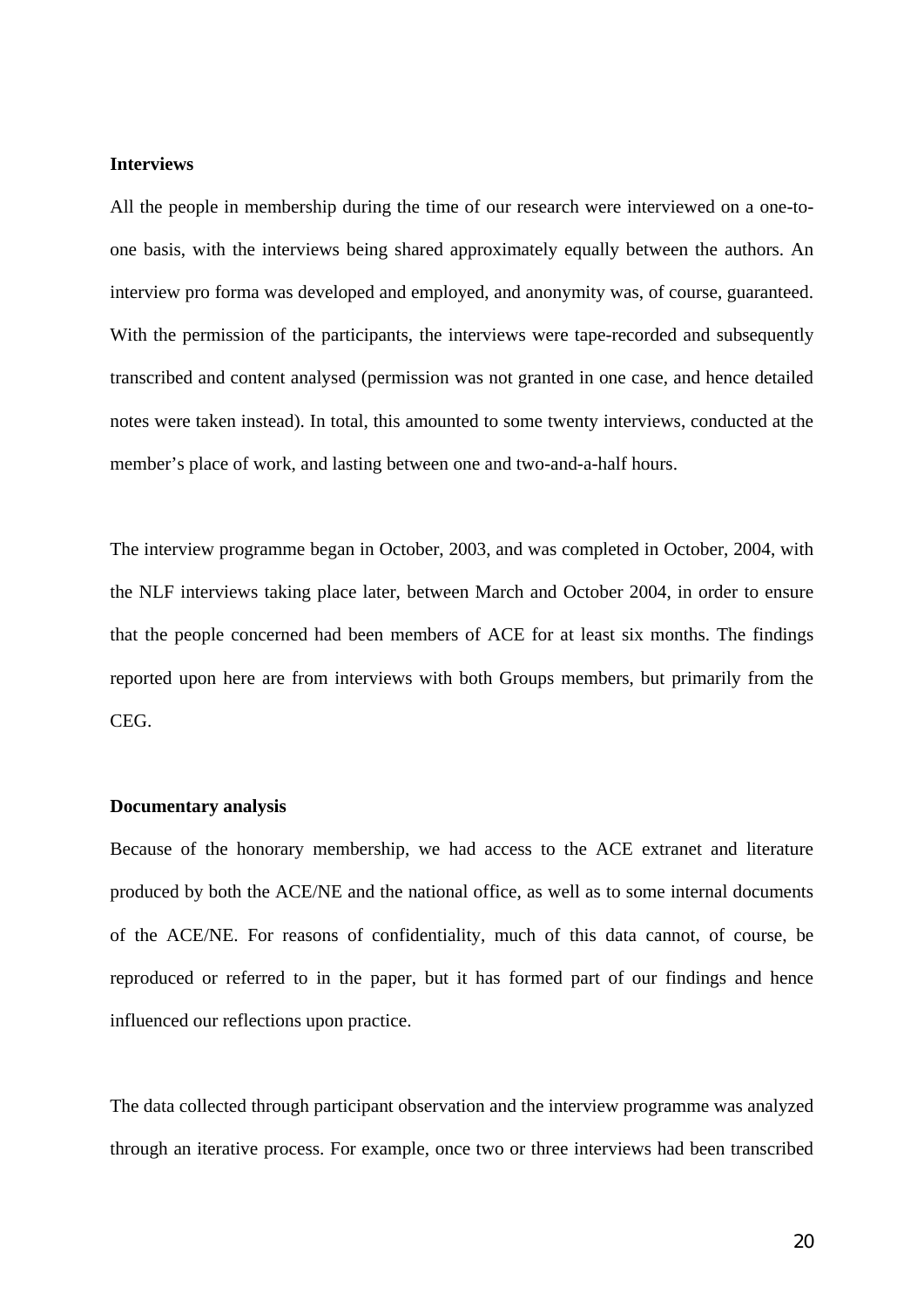and carefully read through the authors would meet to share and discuss their reflections upon what had been said. Whilst the interviews were being conducted and transcribed, data was also being collected via participant observation, and hence one of the authors was also able to offer his findings and reflections from that process. In this way, certain 'themes', such as uncertainties and trust, emerged during data gathering and analysis. We retained the same interview schedule throughout, but became more nuanced around and sensitive to certain issues/themes/matters such as these as they were alluded to by the members in response to our questions. We are, of course, unable to make claims about the generalizability of our findings in a 'representative' sense; however, we would argue that we are able to 'generalize to theory rather than to populations', based on the argument that 'it is the quality of the theoretical inferences that are made out of qualitative data that is crucial to the assessment of generalization' (Bryman and Bell, 2003: 300).

Let us now move on to consider the data we gathered through the above methods regarding CE and senior manager uncertainties. The participants' reflections on their experiences of ACE membership are discussed under the following two main headings: Joining the Academy, and Participating in the Academy. The latter section considers the following uncertainties and how they were appeased through Academy membership: knowledge, job/career, behavioural/ relational, personal, and contextual. The letter in brackets at the end of each interview extract indicates a particular interviewee.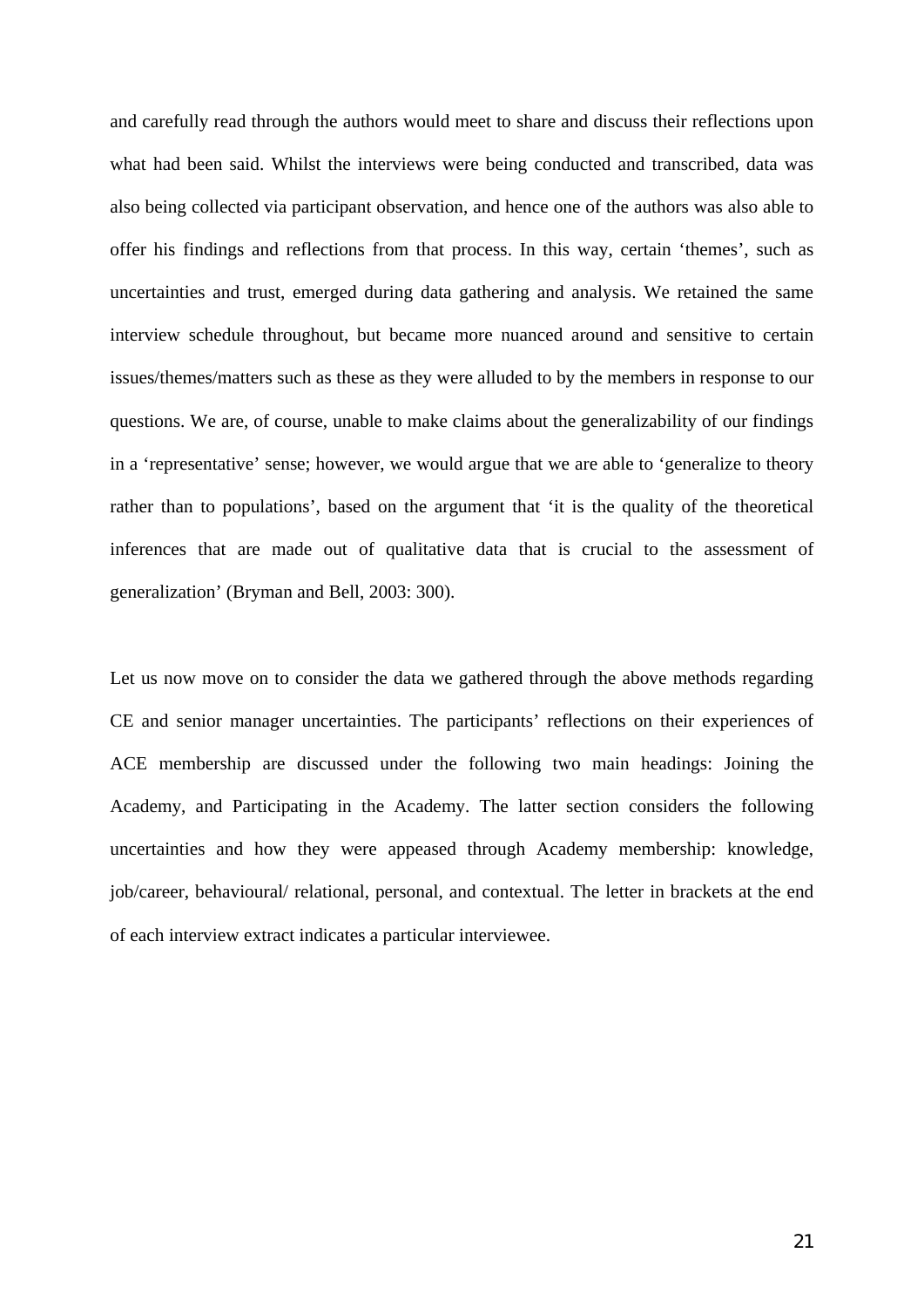#### **RESEARCH FINDINGS**

The uncertainties which we identified as experienced by these CEs took five main forms: knowledge, job/career, behavioural, personal, and contextual. The number of uncertainties experienced by a given CE varied across the group (some, especially those new to the role, typically experiencing all of them, whilst the 'old swets' fewer); also, many of them are closely inter-related and it is therefore rather arbitrary to separate them out in this way. Our focus is upon elaborating these uncertainties and illustrating how ACE membership had helped to assuage them.

#### **Knowledge uncertainties: gaining new knowledge and sharing ideas and experiences**

Many of our CEs voiced uncertainties over appropriate knowledge and skills, and how best to develop them. In the first interview extract below, reflection was being offered upon the morning 'Speaker' sessions. As with the majority of members, these were seen as being effective in imparting new knowledge and information:

OK, there were two reasons to join: one was to keep learning and the second was to have a sort of sounding board...in most cases I found the quality of speakers has been good…most of it has been fresh and new and therefore stimulating, and I have been able to take ideas from it and put it into practice.(B)

With respect to the content of the Speaker sessions, there was a preference for presentations which mixed theory and practice. The members didn't want a presentation skewed too much in the former direction as they would not then see it as having relevance to practice, but, on the other hand, they did want some theory, for then a) they felt they might be learning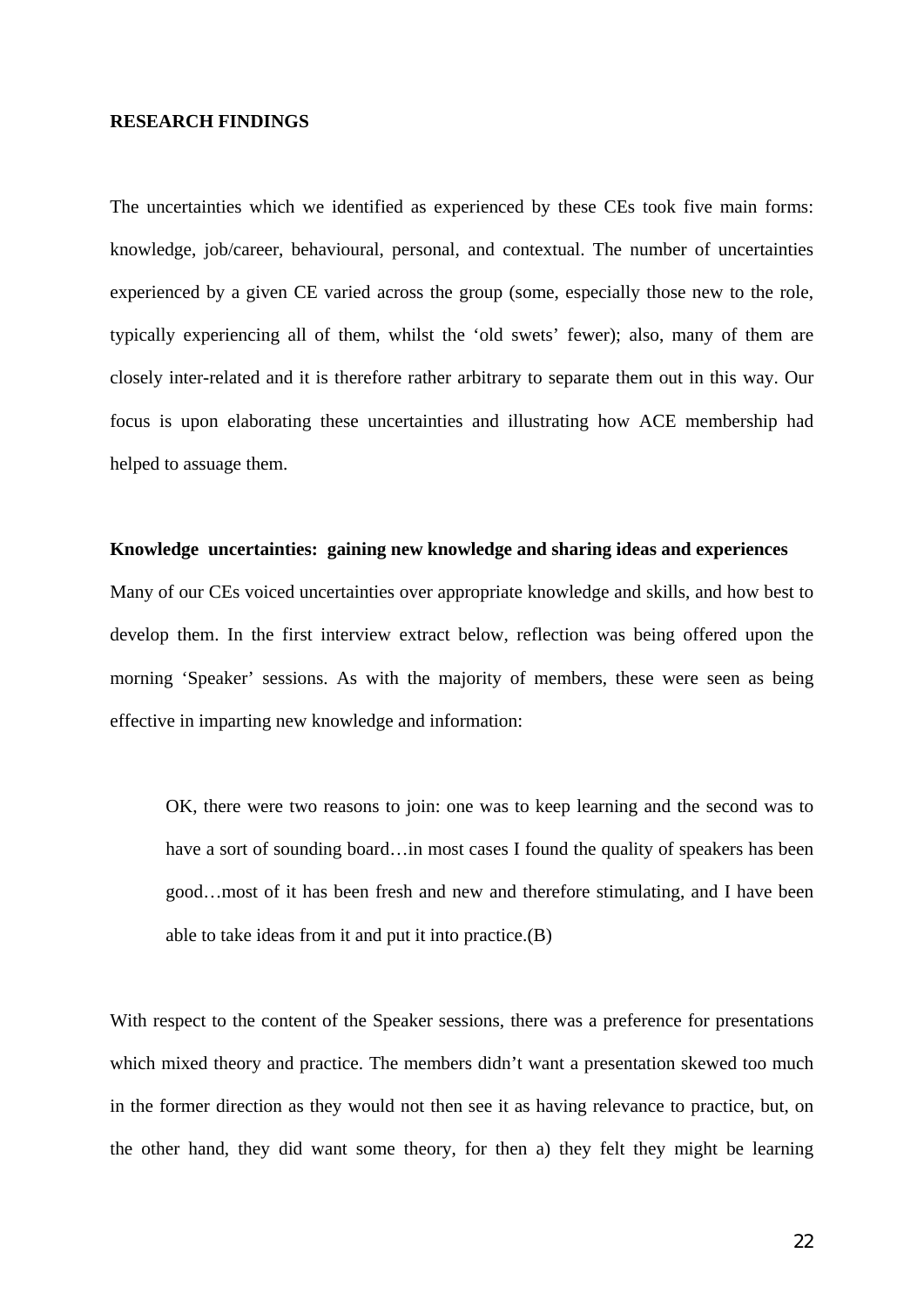something new, b) it would be more than the speaker just relaying his/her reflections upon practice, c) if they chose to implement what the speaker was advocating, they would have a ready rationale to explain/justify this in their organizations.

He gave us a book, and [what] he was talking about was just so right for me at the time because it is about letting go and leadership, and so a lot of practical things that they are bringing to it. What is good about it is there is a lot of good theory there, but commonsense that comes through, and there are not things that are airy-fairy, complicated, that will take a lot of time to implement and nobody will take any notice.

(J)

It is not necessarily that 'solutions' to some of the indeterminancies and challenges faced by the members are offered, but often that the sessions help them to clarify their thinking, identify courses of action, and reassure them that they have chosen the 'correct' course of action :

You actually get a different perspective – what you see as a problem, others see as a great opportunity, and they challenge what you are thinking, and sometimes when you are in it you don't 'see the wood for the trees'. They don't provide a solution, but they set you on a path which gives you the possibility of finding a solution. (I)

What I get out of it more is maybe reassurance if you like - you put your issues to people and it reassures you that you are going down the right path. And people think 'Yeah, that is what you should be doing - that is the way of tackling it'. (E)

This sharing of ideas and experiences also takes place on a much more informal basis:

Yes there is a team spirit there. I do pick up the 'phone to others and talk through particular issues…it has given me another sort of drive, another set of views altogether, a new set of people, completely different outlook on their life and their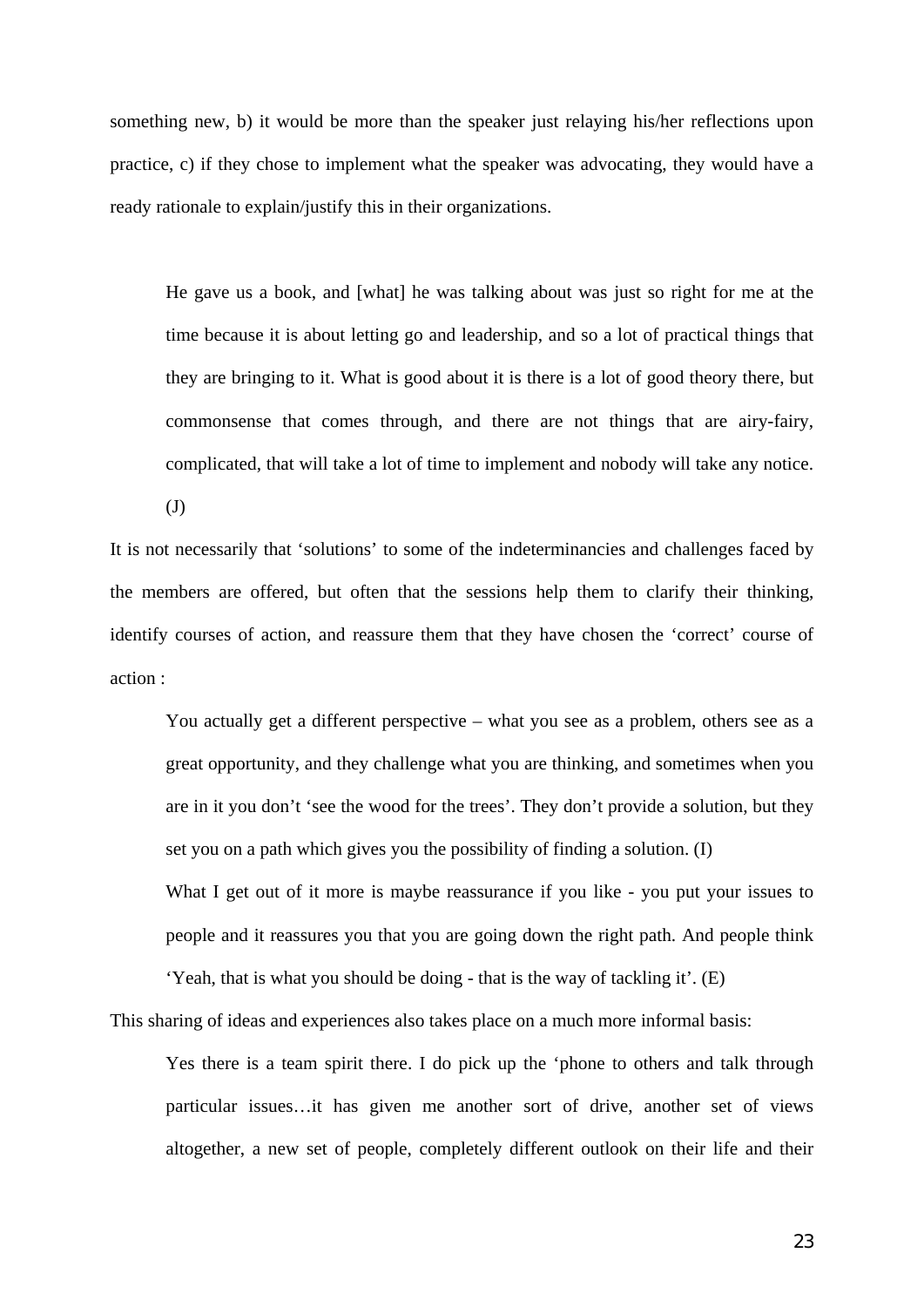business, and that is refreshing. (J)

Sometimes I got more out of talking to one or two of the guys over a coffee and a 10 minute chat, which was very informal rather than a big issue session. (K)

Members not only gained new knowledge, perspectives and reassurance in terms of *content* (marketing, finance, decision-making, etc), but also a *processual* appreciation about what is the core indeterminancy in organizations: people. This came about through the Issue, One-to-One and Speaker sessions (a member commented of the latter: 'I think the most common theme has been how people work, how to utilise the latest theory, how to develop people, how to develop yourself). The following comment is illustrative:

I think what it is doing is …helping me to become more professional and more focused, and understand the difference between how the culture can change without you doing anything, and change for the worse unless you reinforce that culture. So there is lots of best practices that I have picked from the Academy. (G)

#### **Job and career uncertainties: Identifying and choosing courses of action**

These executives experience a number of job and career uncertainties in the course of their work, and Academy participation helped in coping and dealing with them. Examples include how to present and develop themselves, and how to recruit, retain and develop staff:

Part of what I got out [of membership] was seeing how people approach business, how they project themselves…you learn that they are having problems with getting staff, that they have internal problems with managers, and we all have the same problems in so many diverse businesses…And that is quite reassuring…they are still having the same ongoing problems as we encounter, which comforts me a little bit. (L)

…one of the interesting themes that has come out of the Academy is … you go into these things and certainly in the back of my mind, from a personal perspective, I'm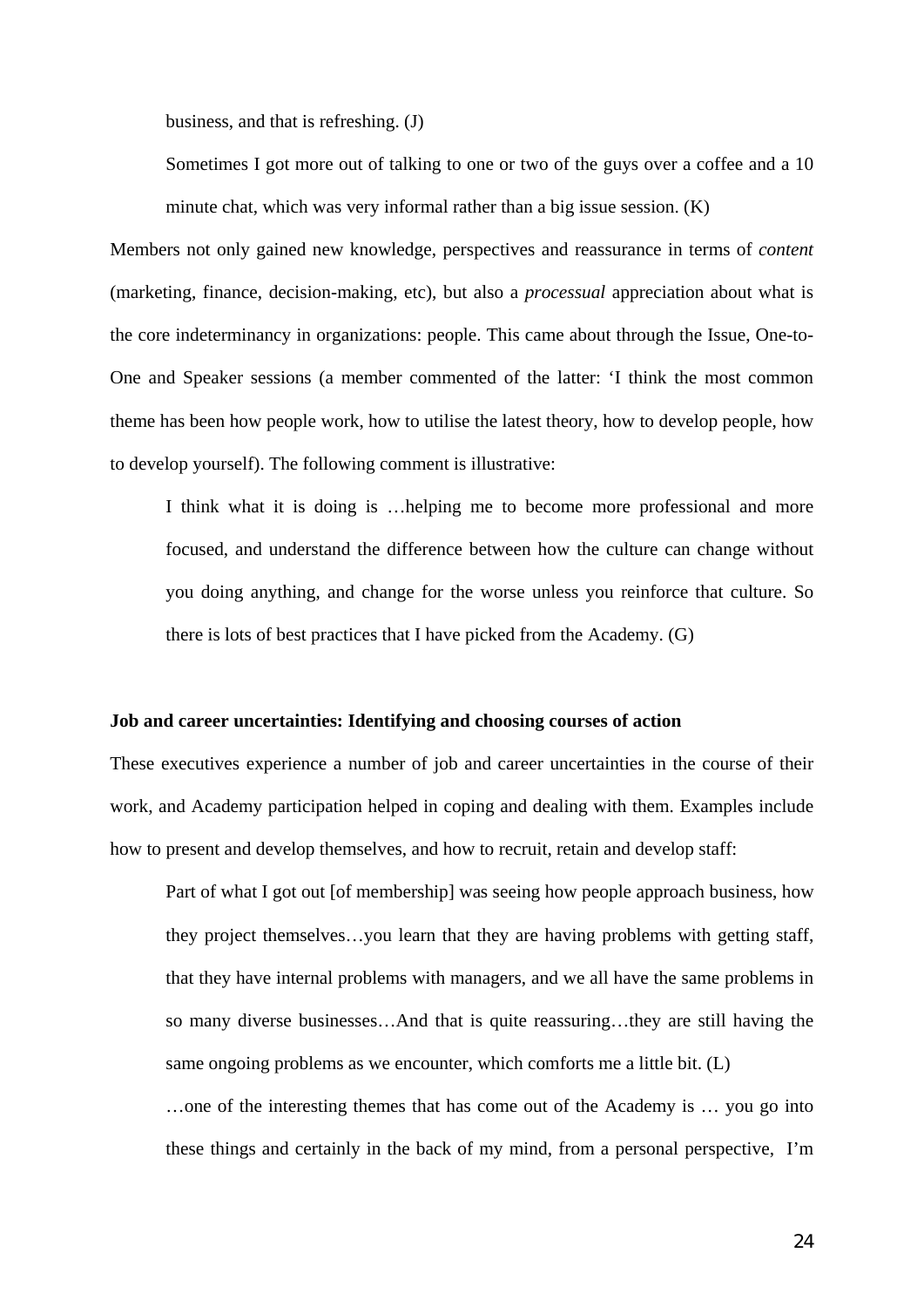not entirely sure what to do, what I ought to do next, and what do I want to do afterwards. (E)

This sharing of uncertainties can be seen as a form of *personal* development, but is also subsequently transmutable into *organization* development. What is more, it is unlikely that these people would feel able to surface such uncertainties through a more traditional mode of personal/career development ('Leader Development').

It's quite a strong cohesive group...We are almost at the point where we can almost say anything to each other and we won't take it the wrong way. It will be constructive – we might not like what we hear but it will be constructive… Usually, of course, people in positions like this don't have anyone they can talk to, so, surprisingly enough, you can't talk to your colleagues because there might be issues that affect the business or personal issues you don't want to discuss. So… for the business they [the fellow ACE members] act as non-exec's…they are very, very different people in that group, and that is a strength as well. You have all different sorts of perspectives – doesn't always give you the answer, but it makes you think. (J)

There is overlap here with what we have labelled 'behavioural/ relational uncertainties', and it is to an elaboration of these that we now turn.

#### **Behavioural uncertainties: learning from role models and peers**

The way in which the following recently-joined member talked about why he had joined the Academy can be read as an intention to conduct an ethnographic study of the behaviour and presentation of self of the more senior members:

You can talk in confidence to a group of people…I assumed that there would be people there who would be much more experienced than me. I want to learn from that...to develop an understanding of the place of the chief executives, how they deal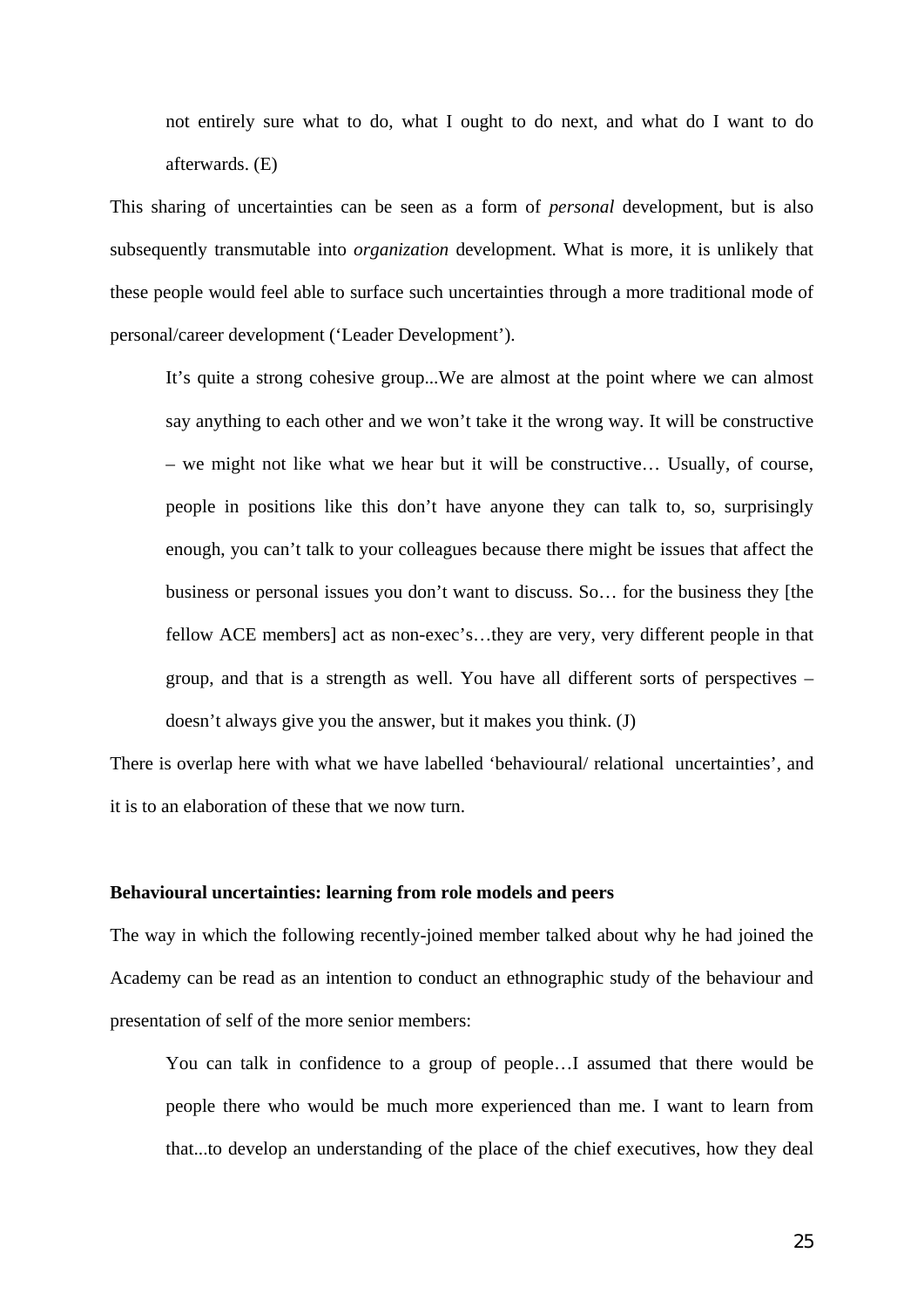with issues, how they behave, what language they use, and the way they approach these things ...This was my attitude- to really latch onto their coat tails and see what they do and how they work, what has made them successful. (L)

This comment can be read in two main ways:

(i) a wish to 'capture the act', that is the mode of behaviour, dress code, language-use, etc, of these CEs in order to self-consciously emulate it. If we use a theoretical lens which sees these executives reflexively adopting a particular disposition, then it can be argued that they are adopting a dramaturgical, social constructionist disposition.

(ii) attributing the behaviour, language-use, etc of these CEs to 'how things are out there' in an objectivist way, and then reflexively examining oneself to see the extent to which one possesses these features, hence where any 'gaps' might lie, leading onto an attempt to fill the gaps.

It is difficult to decide which approach was being adopted by the interviewee, however we think it more likely that it was the latter- take another extract from the interview:

I didn't think that the academic element of it was the identifier between being successful and not. Definitely reassured me that it was down to people skills, determination and the will to succeed, that sort of thing, coupled with common sense as well. I felt that I gauged myself quite well against these other people…it is a safe environment where you can question yourself and say 'Well, OK, am I that good, am I in the right job, am I capable of carrying this off?' …'Am I holding my company back, am I driving my company forward?' It was all those sort of questions that you won't want to say in front of your peers that you could explore in that environment.

(L)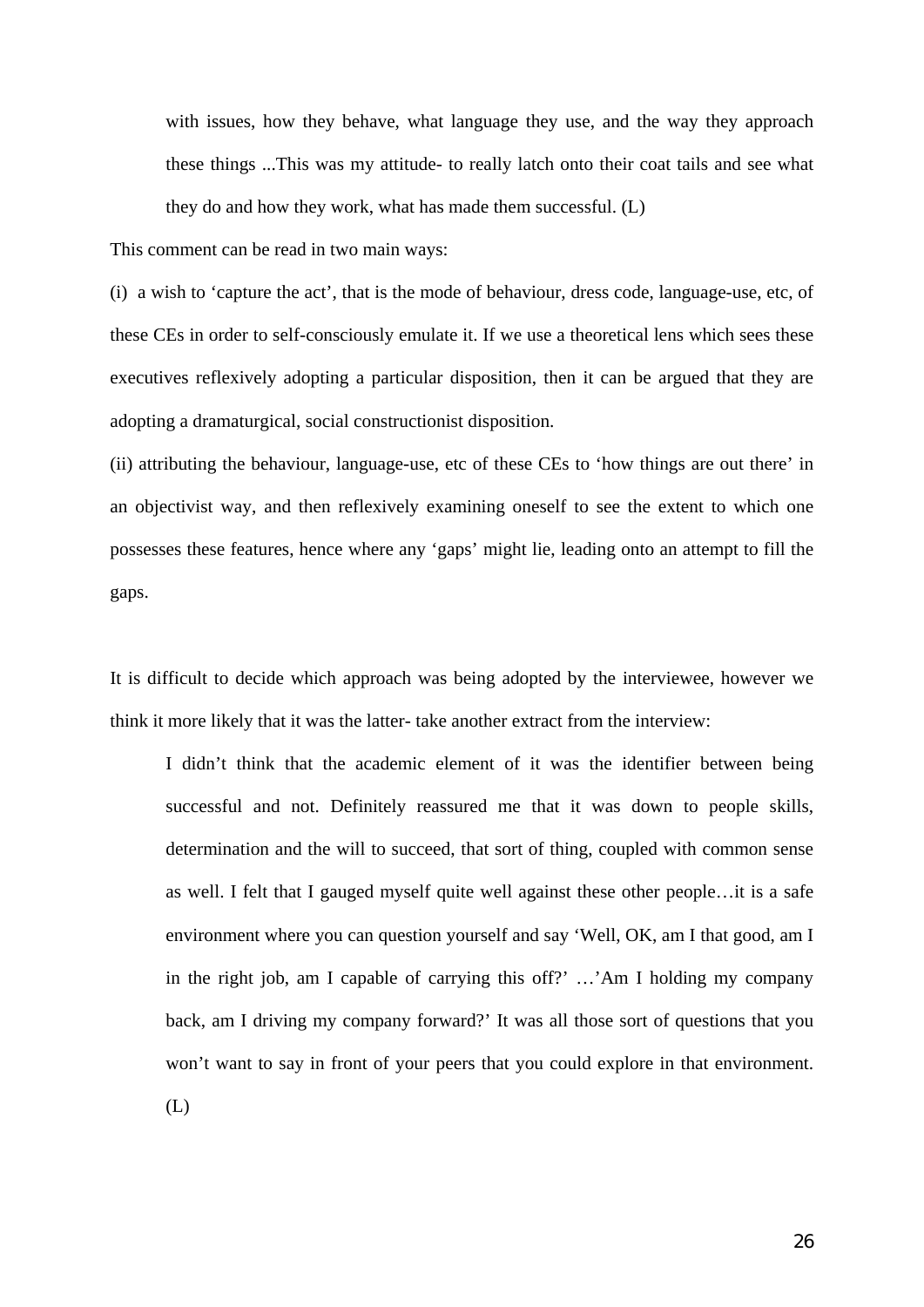This member clearly recognized that there is no such thing as 'one best way' with respect to CE behaviour, he had in effect adopted a 'contingency' perspective on the matter:

There were several people there who you held in very, very high regard, the likes of [X], great guy, come through the 'hard knock' school of learning, there by determination and hard work…obviously not the 'polished article', not the stereotypical 'pinstripe suit' chief executive- but he is very successful at what he does. And you start looking at these people and going 'OK, well he is in a particular mould, if he did it …the stereotypical way with the pinstripe suit and the suave and the polish, would he be any better or worse at what he does?' …What it gave me is the confidence in myself that I am what I am…because sometimes you wonder 'Well, OK, if I got a Masters, would that give me that edge? If I went and changed my accent and got a posh accent, is that what people are looking for in a Chief Executive?' They are all different is probably what I took most out of there- you don't necessarily need to fit into the mould. (L)

For this relatively new CE, then, behavioural/ relational uncertainties relating to the role of CEs had been assuaged through observing and listening to the more senior CEs in the group, and the range of behaviours and utterances he found displayed there had reassured him that he did not have to conform (as against display) to a particular 'CE style' as a necessary condition for successful performance in the role.

#### **Personal uncertainties: developing trust in LD**

Being able to share a complex/difficult issue in confidence with people who one can trust and who are unconnected with one's company can be valuable and 'therapeutic' in its own right: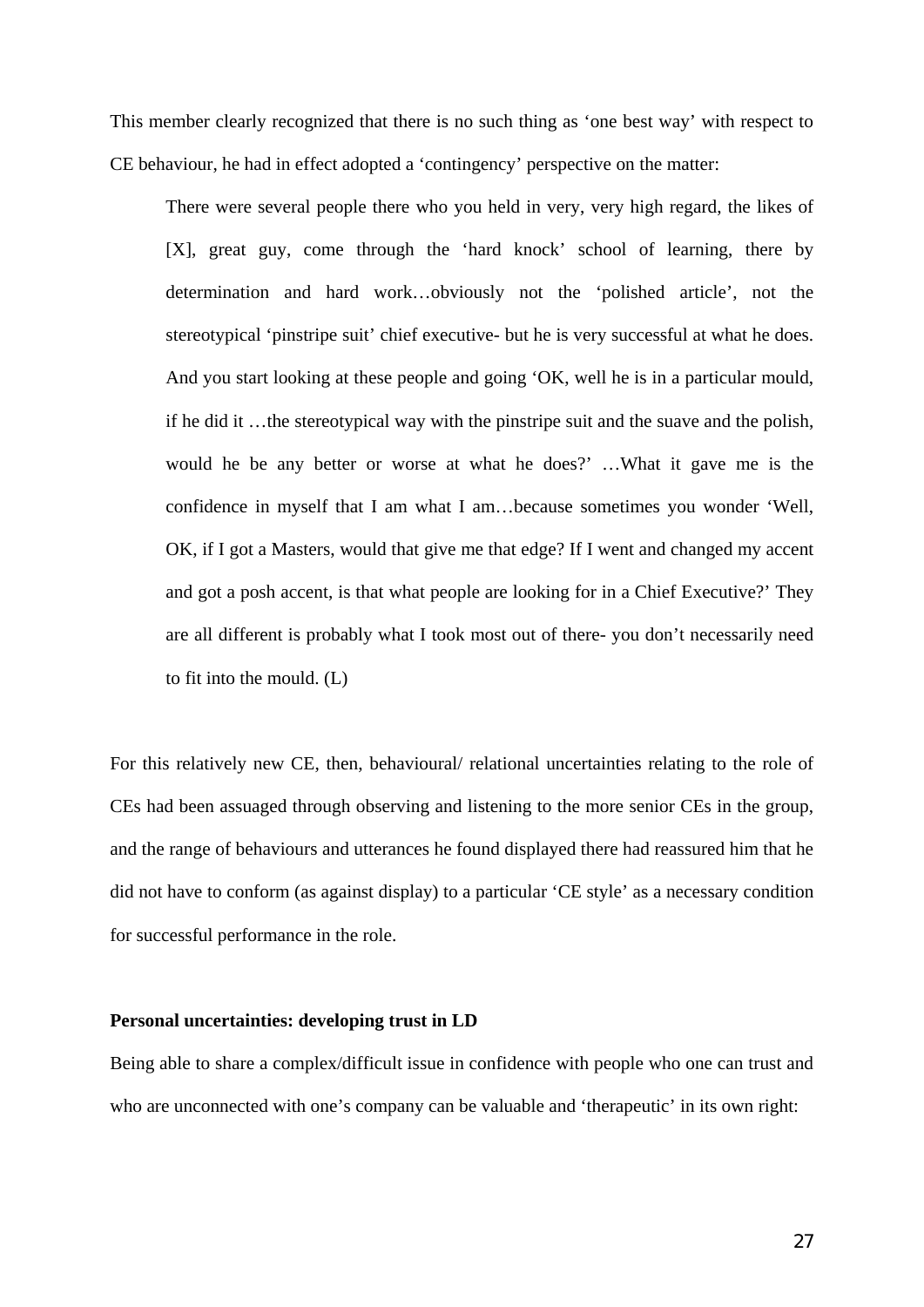I got more benefit when I really had an issue…I came to an ugly patch where I was having a big fall out with another executive director- we were into an 'email situation', and I was really up against it. (C)

Even when one does not have a burning issue to discuss, learning can still be taking place though hearing about others' experiences and responses:

…everybody comes up with ideas, and sometimes they are very refreshing ideas you hadn't thought of…it is listening to others, it is an awareness of 'Well I must remember not to go there' type-of-thing, or sometimes you think 'that could happen to us because I didn't realise I was doing something similar to what they are doing'. (H)

Quite often, what is being discussed at ACE meetings (even when it is not an Issue session) is highly confidential, and these executives feel unable to discuss them openly and in detail with work colleagues. This appears to be linked to their uncertainty about which course of action to take: they do not wish to display this uncertainty to their work colleagues, as they want to portray an image of themselves as knowledgeable, decisive and confident. As one CE commented:

…when we had an issue, I felt quite comfortable raising it with the people in the group, and obviously the issue sessions worked better with time in a group where you are more comfortable, where you know you have gone through the boundaries, you have got the trust element build up. (A)

Three particular aspects of the ACE mode of LD are key here: the selection/invitation process, which ensures that each Group does not have members from competing companies; the requirement that there is total confidentiality in the 'Issue' sessions; and the cohesiveness of the Groups, built up over a period of time though the monthly meetings and other, typically more 'informal', communication and interaction. This has generated a situation where a high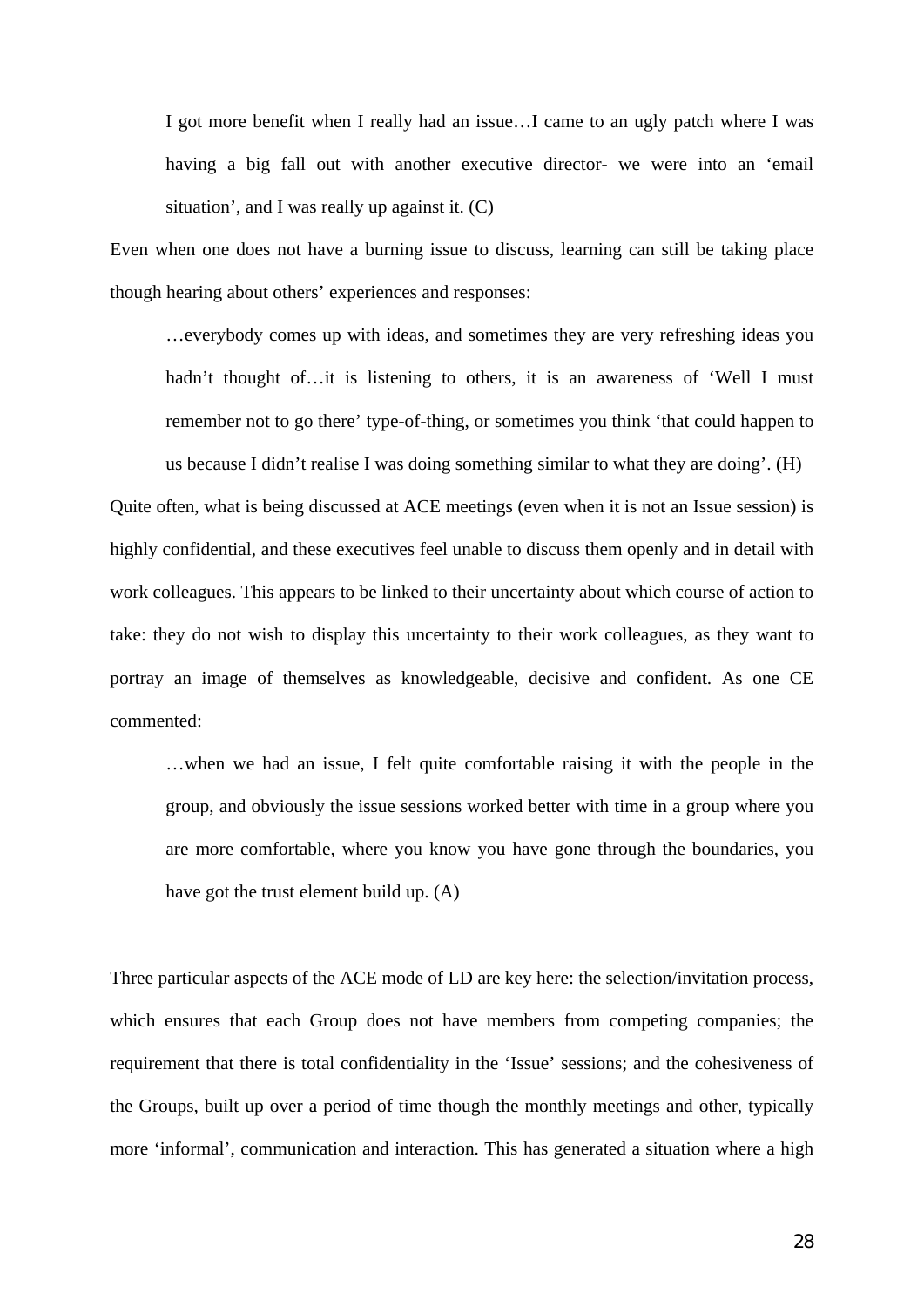degree of trust exists between members and between members and the Chair. As a member commented:

There is no question that in order to have that frank exchange of views you really have got to trust and have that level of mutual respect, and I think that there is no question that that part of the format is very valuable. (A)

These CEs, then, were looking for reassurance that they were doing the 'right' things in the 'right' way, and participation in the Academy was providing this reassurance**.** 

#### **Contextual Uncertainties: gaining entry to networks**

Reassurance and the assuaging of uncertainties about aspects of the external environment in which their organizations are located can come about through another route linked to ACE membership- invitations to external events, for example through the ACE branch Chair:

Certain things exposed us to different levels, mainly via [an ACE Branch Chair], in the diplomatic circles that he is in…it is a whole different process that you didn't know a lot about unless you were part of it. So we went to the consulate ball and met various people, and what was reassuring is that there is a whole different circle out there…Reassurance is probably the main word, in that I didn't know how good or bad I was…as a benchmark [against] other people. (E)

New external- organization business contacts are also made through other members. Rather surprisingly, for example, it had not always proved easy for some of them to make key contacts with regional governmental bodies:

It [ACE membership] has proved extremely helpful on another level, and that is networking… one thing you have got in that group [is] people who have a very strong set of contacts, and I was able to get contacts in various associations that I would not have been able to do. I know that 'cause I tried... we have even started doing it as a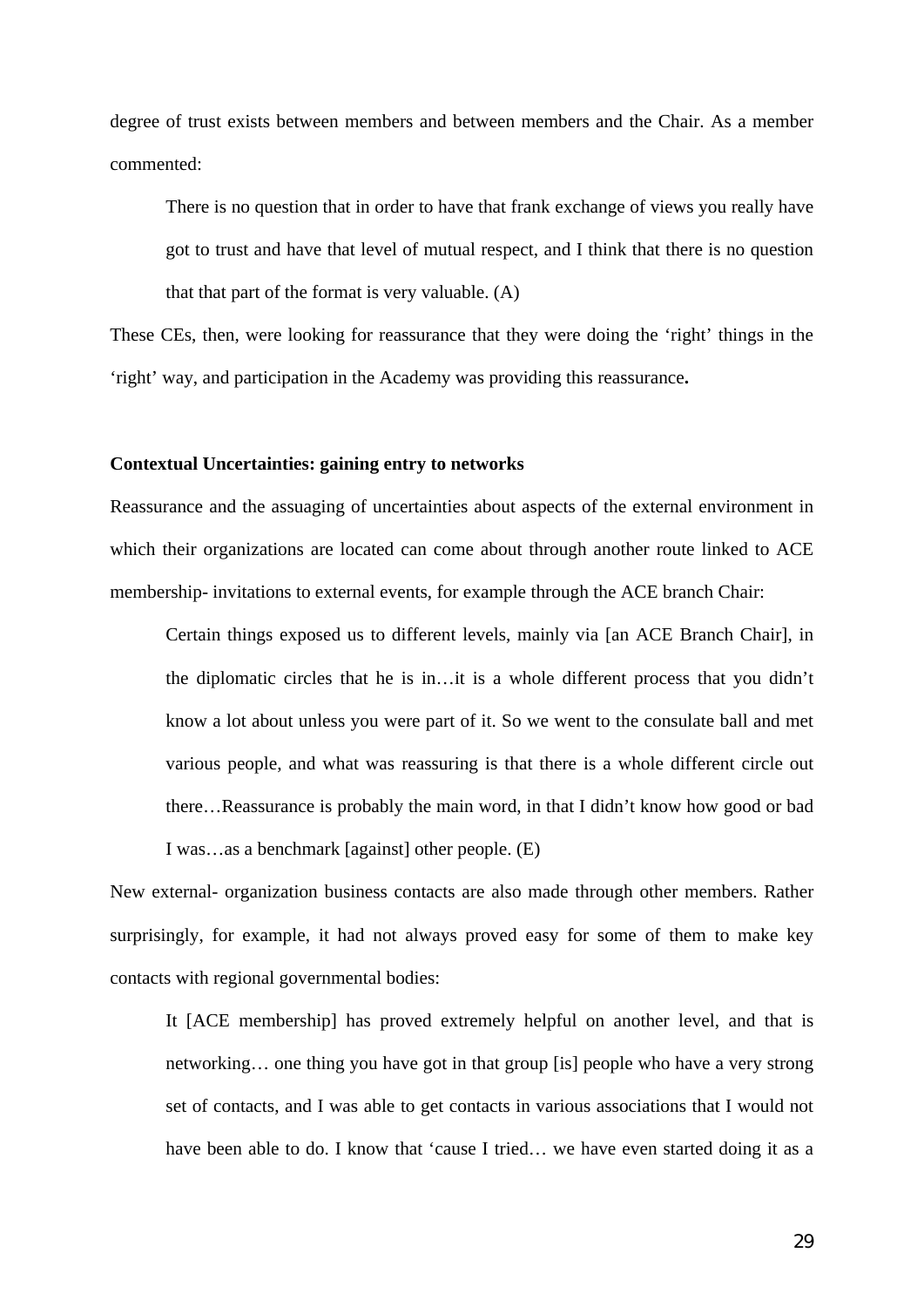Group now, so the Group itself will want to meet up with other people and make their views known…It's almost started acting as an entity on its own. (J)

The Group had, indeed, over time come to act collectively in expanding its and individual member's contacts and networks in furtherance of their interests. They (not the Chair), for example, had invited influential people from the region to address the Group:

X [a leading member] of [the Regional Development Agency] came to see us… which was brought about by the Group using its position as the Academy and [one of the Group members] on the RDA Board arranging for [X] to come to speak to us …I made [him] aware of construction issues, and I got a 'phone call from him and I went to see him… it raised the agenda, and from there I met [another senior member of the RDA]. I do have contacts now within [the RDA] at the highest level. (F)

The Chair had already been inviting such people to the Speaker sessions, but here we see how the members themselves had come over time to take such networking initiatives on their own and/or the group's behalf.

### **CONCLUDING DISCUSSION**

The uncertainties experienced by CEs in the course of their work and in LD programmes have not been captured in the training and development literature to date. This is in part because of the methodological and research methods commonly employed by people working in this area: briefly, there has been only limited use of longitudinal, processual, case study methodologies utilizing intensive and extensive interviewing and participant observation of LD programmes 'in action'. It is also, perhaps, to do with the typically more individualistic/psychological orientation of much of this research, which often neglects action in its social and organizational contexts. Yet, there is a need to recognize these various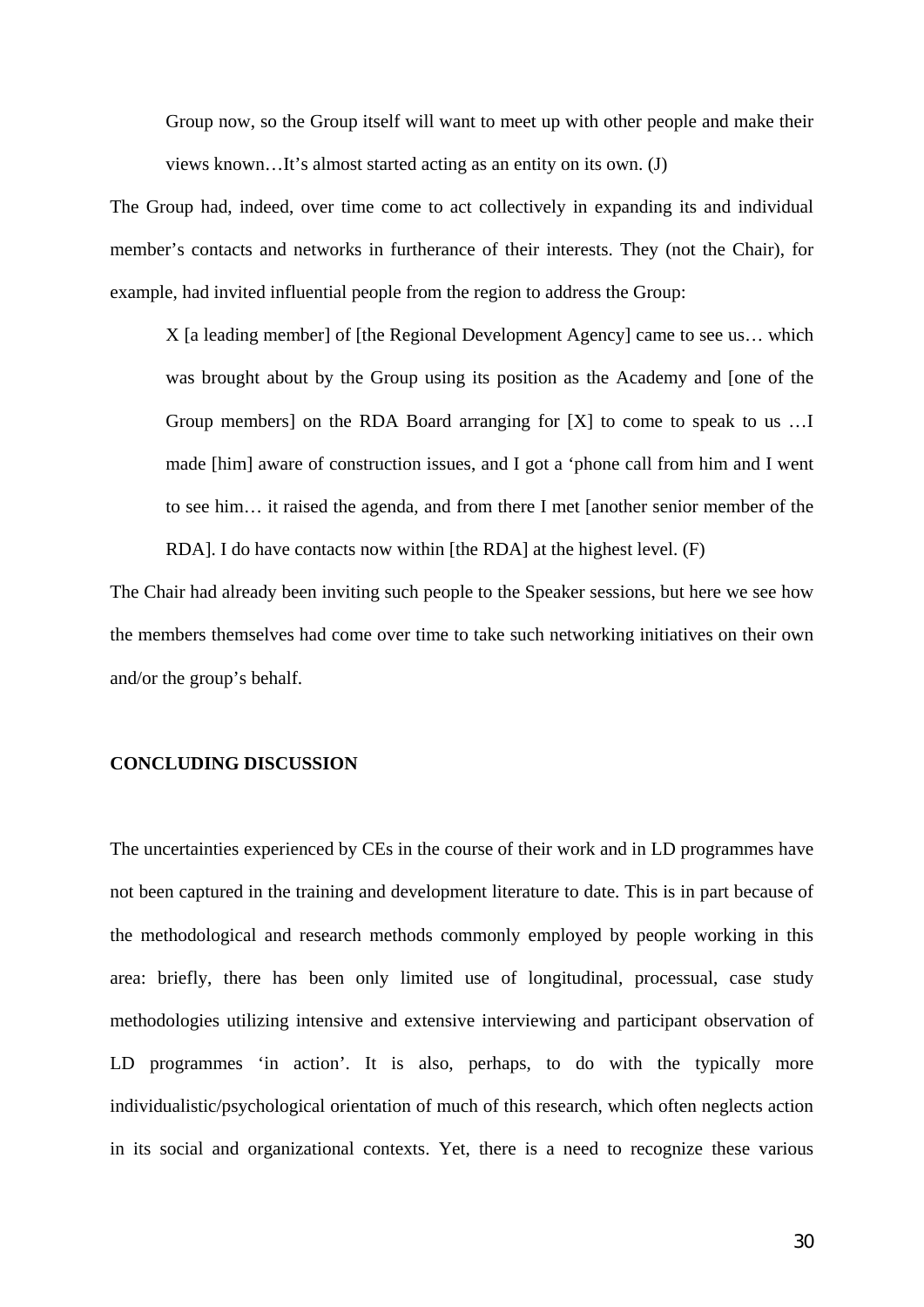uncertainties, both as an aspect of the CE organizational experience, and for the purpose of designing and operationalizing LD initiatives for such people.

We have identified five such uncertainties (there may well be more): knowledge, job/career, behavioural/ relational, personal, and contextual. What is more, if the focus is upon LD and social capital, then it is crucial in our view to take cognizance of and address the issue of 'trust'-both between the CEs and the trainers/facilitators, and, if other CEs are involved, within the CE group itself.

An interesting issue for further exploration is how we should conceptualise and understand the responses to uncertainty made by the CEs in our study. It could be seen at times that they were engaging in a variety of what Collinson (2003) terms 'survival practices' to protect and secure themselves in uncertain contexts where (both as CEs and as participants in an LD programme) they were 'under surveillance'. From a Foucauldian perspective, this produces disciplined and 'conformist' selves through various processes of 'identity regulation'. Iles (2007: 101) sees assessment 'as part of the government of organisations and the regulation of individuals, including their subjectivity…The focus is on the role of the appraiser/ assessor as both regulator and judge/confessor, and the appraised/ assessed as an object of power/knowledge, as well as a self-regulating agent. The assessment/ appraisal instrument is seen as part of a technology of power and regulation'. One might see the facilitators of LD programmes, as well as fellow-participants, as both regulators and as judges/ confessors, and participants as both objects of power/ knowledge and as self-regulating agents. From this perspective, LD programmes might also be seen as part of a technology of power and regulation.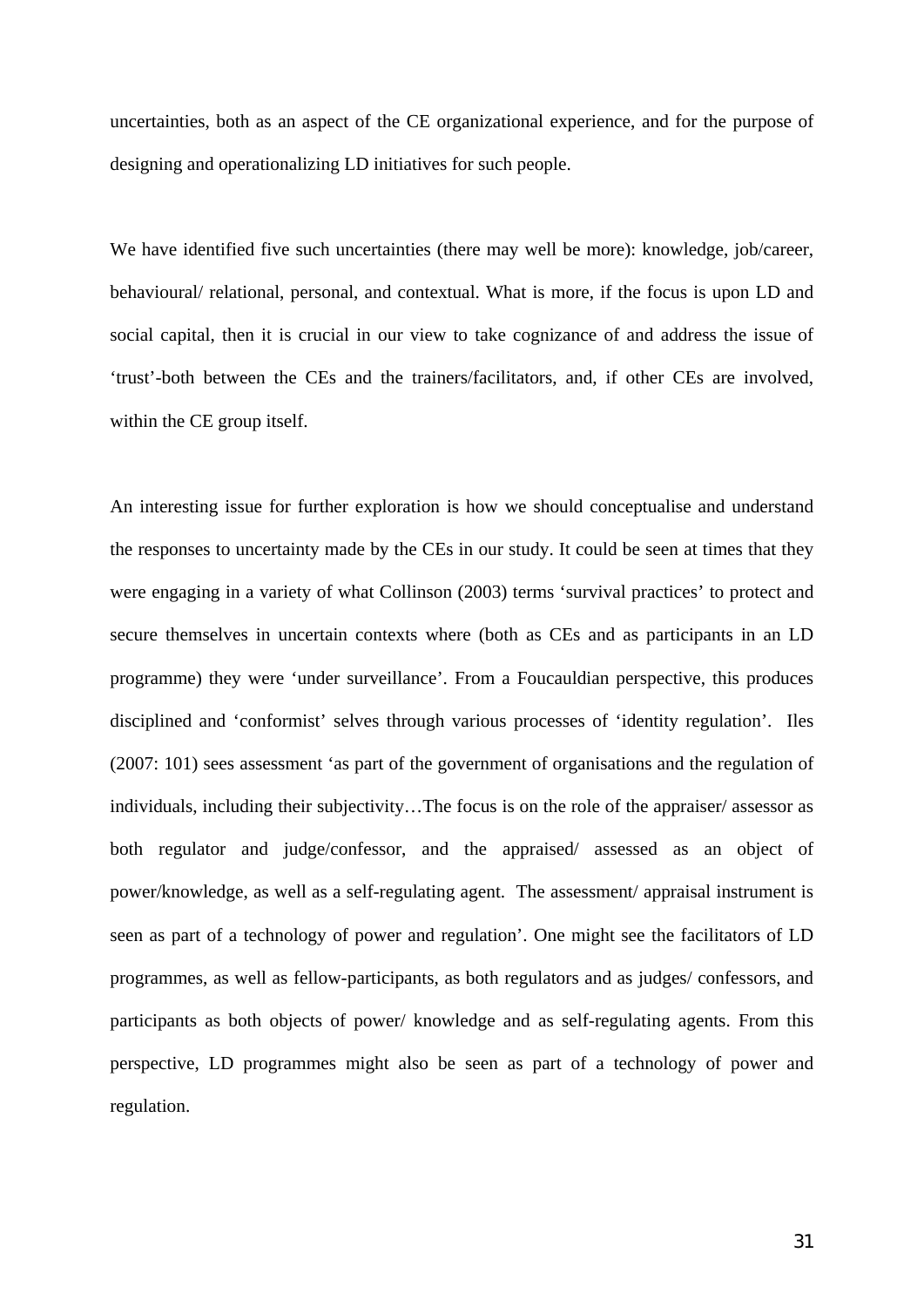Certainly one could interpret some of their responses in this light-for example, what the 'right' behaviour, 'correct' language, and 'appropriate' style might be as a CE, who was the 'right model' to imitate, and what were the 'appropriate' networks to access. Such concerns are evident in the self-monitoring and impression-management behaviours manifested by many participants. One example of a 'conformist self' is the pursuit of a successful career, and we have identified this area as a key source of anxiety/ uncertainty which participants seek to assuage through LD. Identity construction and protection are clearly as much concerns of executives as for the subordinated employees more typically studied from this perspective.

However, this is not the only interpretation, It is not just surveillance systems, but LD programmes as well, that make individuals increasingly aware of themselves as visible objects under the gaze of others (in the case of our CEs, not so much authorities as peers and facilitators). As Collinson (2003) points out, this does not inevitable produce 'conformist selves'; it may produce 'dramaturgical selves', increasingly skilled manipulators and impression-managers of self, reputation, brand and image in the eyes of significant others like peers and facilitators. CEs can become increasingly competent at 'choreographing' their own behaviours, practices and actions in reaction to monitoring in an ED programme in an 'ambiguous and shifting amalgam of compliance and opposition' (Collinson, 2003: 539).

At times, CEs also seemed to construct 'resistance selves' to express their discontent with the ED programme, constructing an alternative, more positive sense of self to that provided. For example, they would criticise the 'inflexible' or 'dogmatic' style of a chair, suggest amendments to the programme, and take the initiative in inviting certain speakers. At the moment, the literature on leader/manager development and LD, whilst it addresses some matters pertinent to LD such as knowledge acquisition, careers, behaviour, and networking, does not explicitly or adequately address the sort of uncertainties which our CEs feel/experience in the course of their work and in relation to participating in a LD programme.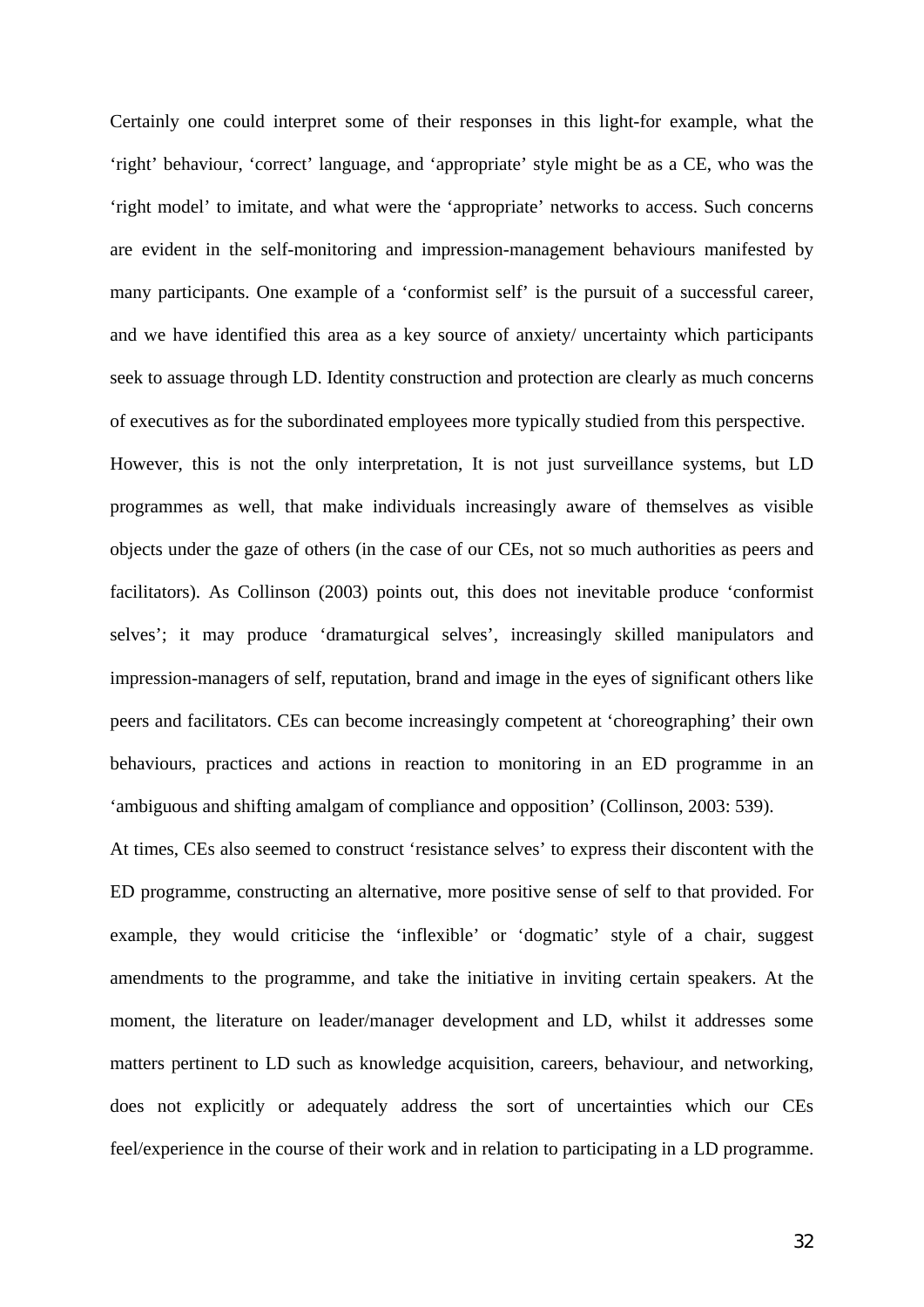It seems to us that there is more chance of this happening, and of these uncertainties explicitly surfacing and being assuaged, where the LD programme takes a more open/emergent and collective form, targeting both human capital/leader development and social capital/leadership development, such as in the Academy of Chief Executives. Further research needs to address how such ED may be a mechanism through which investments in social capital, including in trust and in networks, can be translated into positive benefits and outcomes for organizations, teams and individuals.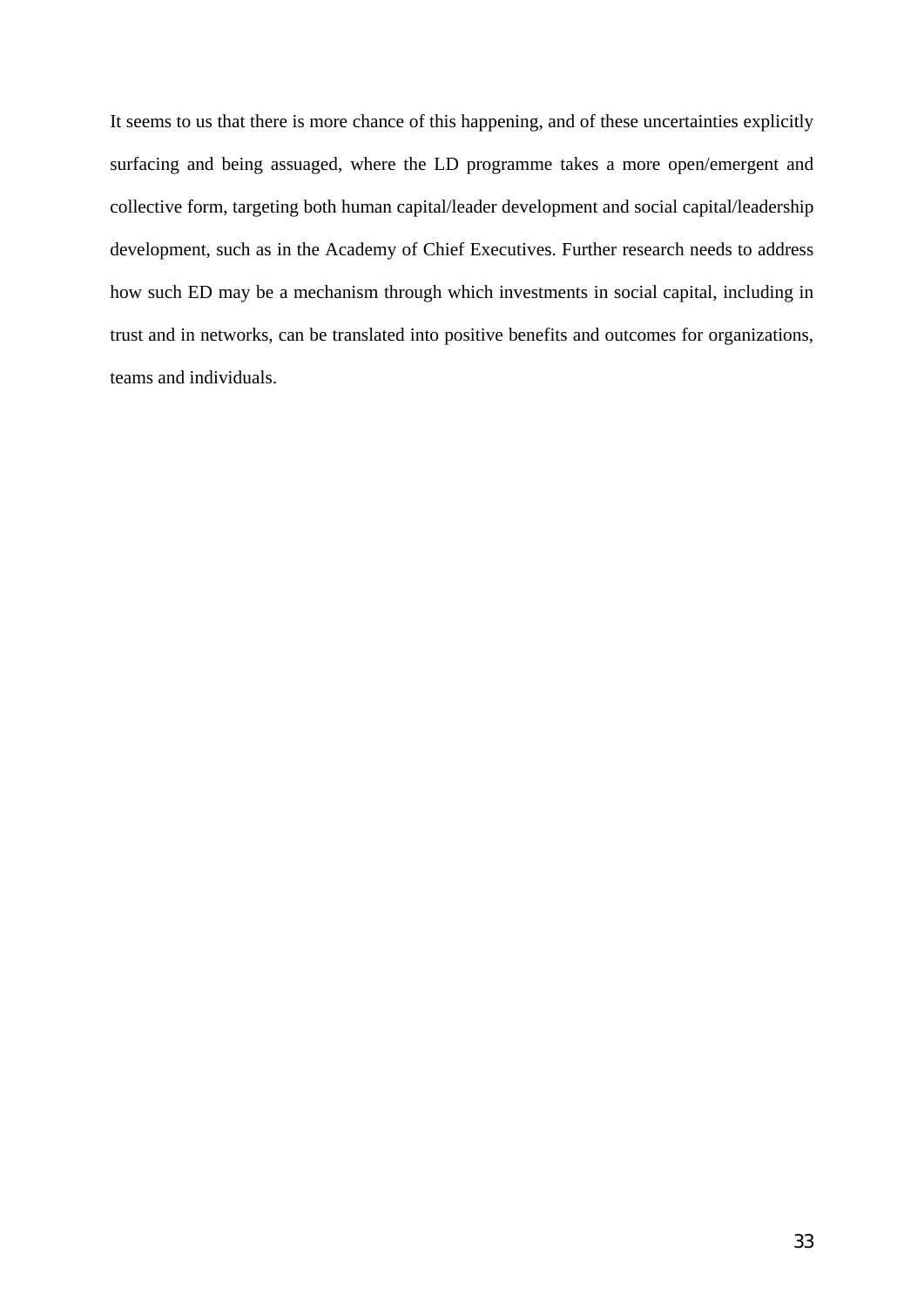#### **REFERENCES**

Adler, P. S. and Kwon, S. -W. (2002) "Social capital: Prospects for a new concept" *Academy of Management*, 27(1), 17-40.

Altman, Y. (ed.) (1997) *Careers in the new millennium: causes, challenges and consequences*, Acco, Leuven.

Anderson, E. and Weitz, B. (1992), "The use of pledges to build and sustain commitment in distribution channels", *Journal of Marketing Research*, Vol.29, No.1, pp.18-35.

Atkinson, S. and Butcher, D. (2003) Trust in Managerial Relationships, *Journal of Managerial Psychology,* Vol.18, No.4, pp.282-304.

Bourdieu, P. (1986) "The forms of capital", in J. Richardson (ed) *Handbook for Theory and Research for the Sociology of Education,* pp. 241-258, Greenwood, New York.

Bradach, J. L. and Eccles, R. G. (1989) "Price, authority, and trust: From ideal types to plural forms", *Annual Review of Sociology*, Vol.15, pp.97-118.

Bryman, A. and Bell, E. (2003) *Business Research Methods*, Oxford University Press: Oxford.

CEML (2002) "Managers and Leaders: Raising our Game". Report for the Council for Excellence in Management and Leadership, London.

Cohen, D. and Prusak, L. (2001) *In good company: how social capital makes organizations work*. Boston: Harvard Business School Press.

Collinson D. L. (2003) "Identities and insecurities: selves at work" *Organization* 10(3), 527- 547.

Conger, J.A. (2001), "Training leaders for the twenty-first century", *Human Resource Management Review,* Vol. 3, No. 3, pp. 203-18.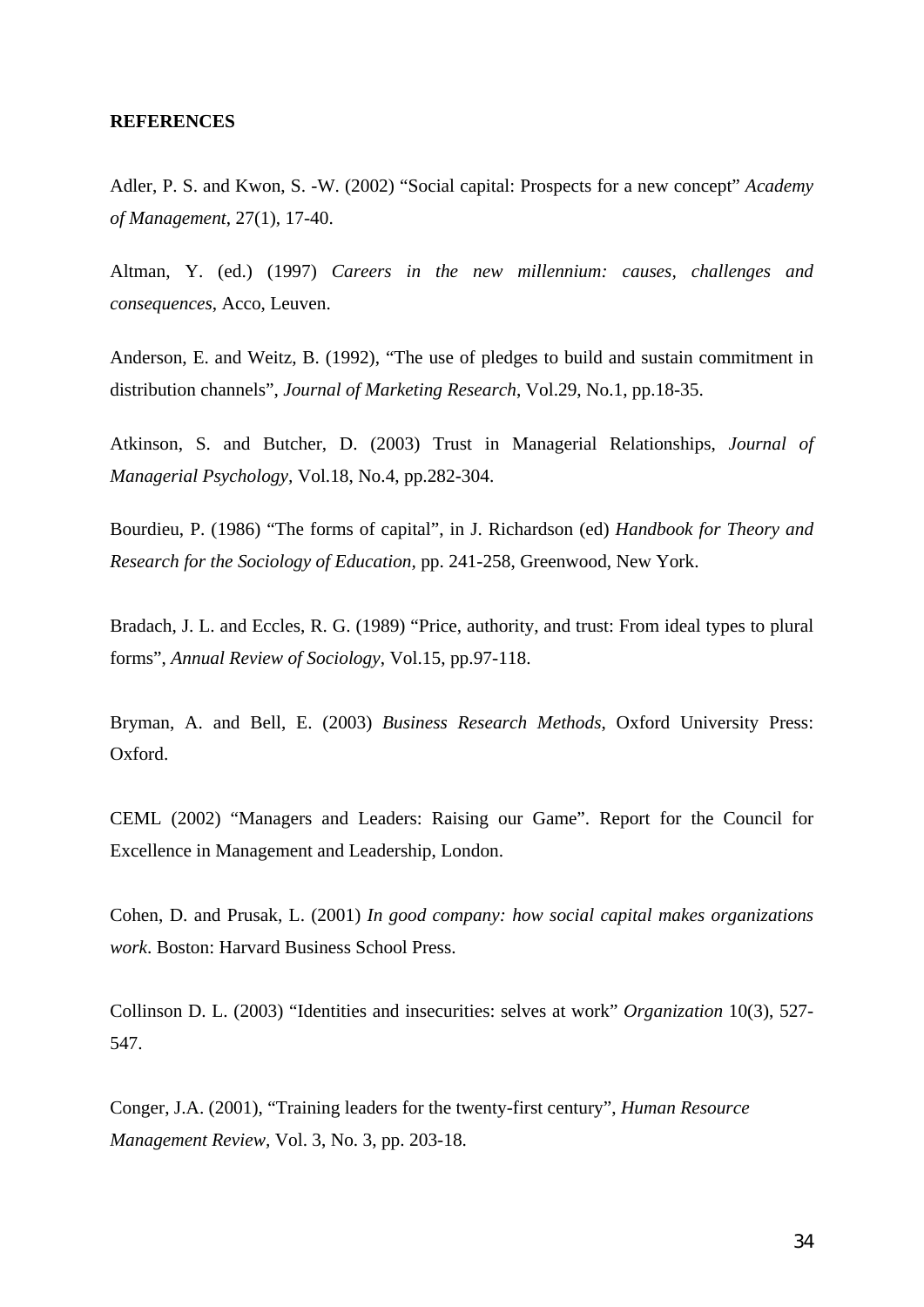Conger, J.A. and Xin, K. (2000), "Executive education in the 21<sup>st</sup> century", *Journal of Management Education*, Vol. 24, No. 1, pp.73-101.

Connell, J., Ferres, N. and Travaglione, A. (2003), "Engendering trust in manager-subordinate relationships: Predictors and outcomes", *Personnel Review*, Vol.32, No.5, pp.569-590.

Costigan, R. D., Ilter, S. S. and Berman, J. J. (1998) "A multi-dimensional study of trust in organizations", *Journal of Managerial Issues*, Vol.10, No.3, pp.303-317.

Day, D. (2000) "Leadership development: a review in context", *Leadership Quarterly,* Vol.11, No.4, pp.581- 611.

Dirks, K. T. and Parks, J. M. (2003) "Conflicting stories: The state of the science of conflict", in J. Greenberg (ed.), *Organizational Behavior: The State Of The Science*, 2<sup>nd</sup> ed., pp. 283-324, Lawrence Erlbaum Associates: NJ.

Elangovan, A.R., Auer-Rizzi, W. and Szabo, E. (2007) "Why don't I trust you now? An attributional approach to erosion of trust", *Journal of Managerial Psychology*, Vol.22, No. 1, pp. 24.

Foucault, M. (1997) *Discipline and Punish,* London: Tavistock

Fukuyama, F. (1995) *Trust: The social virtues and the creation of prosperity,* The Free Press, New York.

Garrett, R. (1991) *Learning to Lead: Developing your organisation and yourself*, London: Fontana.

Gemmil, G. and Oakley, J. (1997) "Leadership: an alienating social myth?", in K. Grint (ed.), *Leadership,* Oxford University Press, Oxford.

Giddens, A. (1990) *The consequences of modernity,* Polity Press: Cambridge.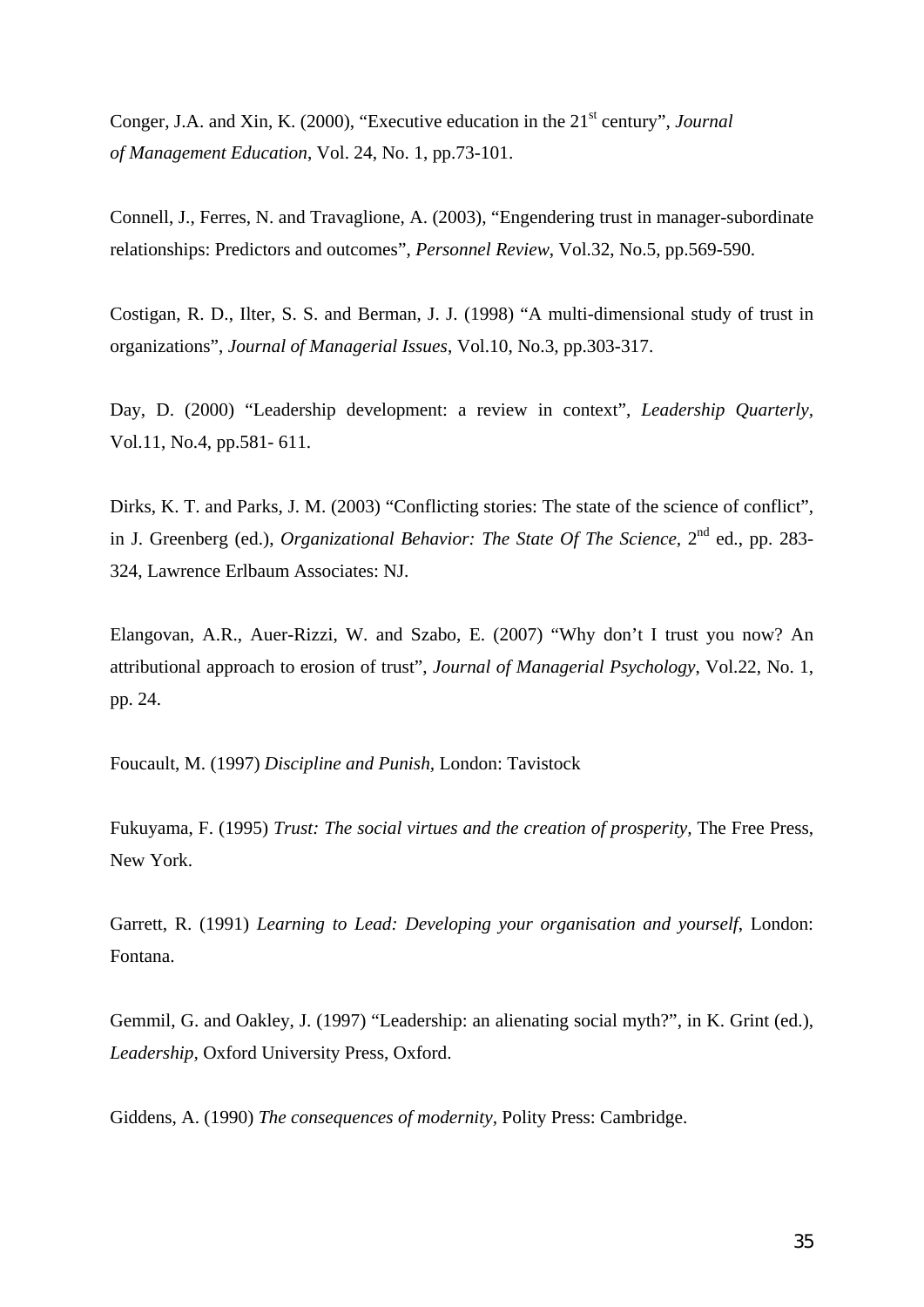Giddens, A. (1994) "Risk, trust, reflexivity", in Beck, U., Giddens, A and Lash, S. (eds), *Reflexive Modernization*, Polity Press: Cambridge, pp184-197.

Giddens, A. (2007) *Over to you Mr.Brown: How Labour can win again*, Polity Press: Cambridge.

Gold, J., Rodgers, H. and Holden, R. (2003) 'The Rush to Leadership', paper delivered to the Leadership Theory into Practice Conference, Lancaster, April.

Goodge, P. (1998), "How do we make management development effective?" *Journal of Management Development,* Vol. 17, No. 1, pp.83-87.

Granovetter, M. (1973), "The Strength of Weak Ties", *American Journal of Sociology*, Vol. 78, pp.1360-1380.

Grint, K. (2005) *Leadership: Limits and Possibilities,* Palgrave Macmillan, Basingstoke.

Goris, J. R., Vaught, B. C. and Pettit, J. D. Jr. (2003), "Effects of trust in superiors and influence of superiors on the association between individual-job congruence and job performance/satisfaction", *Journal of Business and Psychology*, Vol.17, No.3, pp.327-343.

Gubbins, M. C. and Garavan, T. N. (2005) Studying HRD practitioners: a social capital model *Human Resource Development Review*, 4(2), 189-218.

Hall, D. (1976) *Careers in Organizations,* Scott Foresman, Glenview, Ill.

Hezlett, S. A. and Gibson, S. K. (2007) "Linking mentoring and social capital: Implications for career and organization development", *Advances in Developing Human Resources*, 9(3), 384-412.

Hirst, G., Mann, L., Bain, P., Pirola-Merlo, A., and Richver, A. (2004) "Learning to lead: the development and testing of a model of leadership learning", *The Leadership Quarterly,* Vol.15, pp.311-327.

Hollway, W. (1991) *Work psychology and Organisational Behaviour,* London: Sage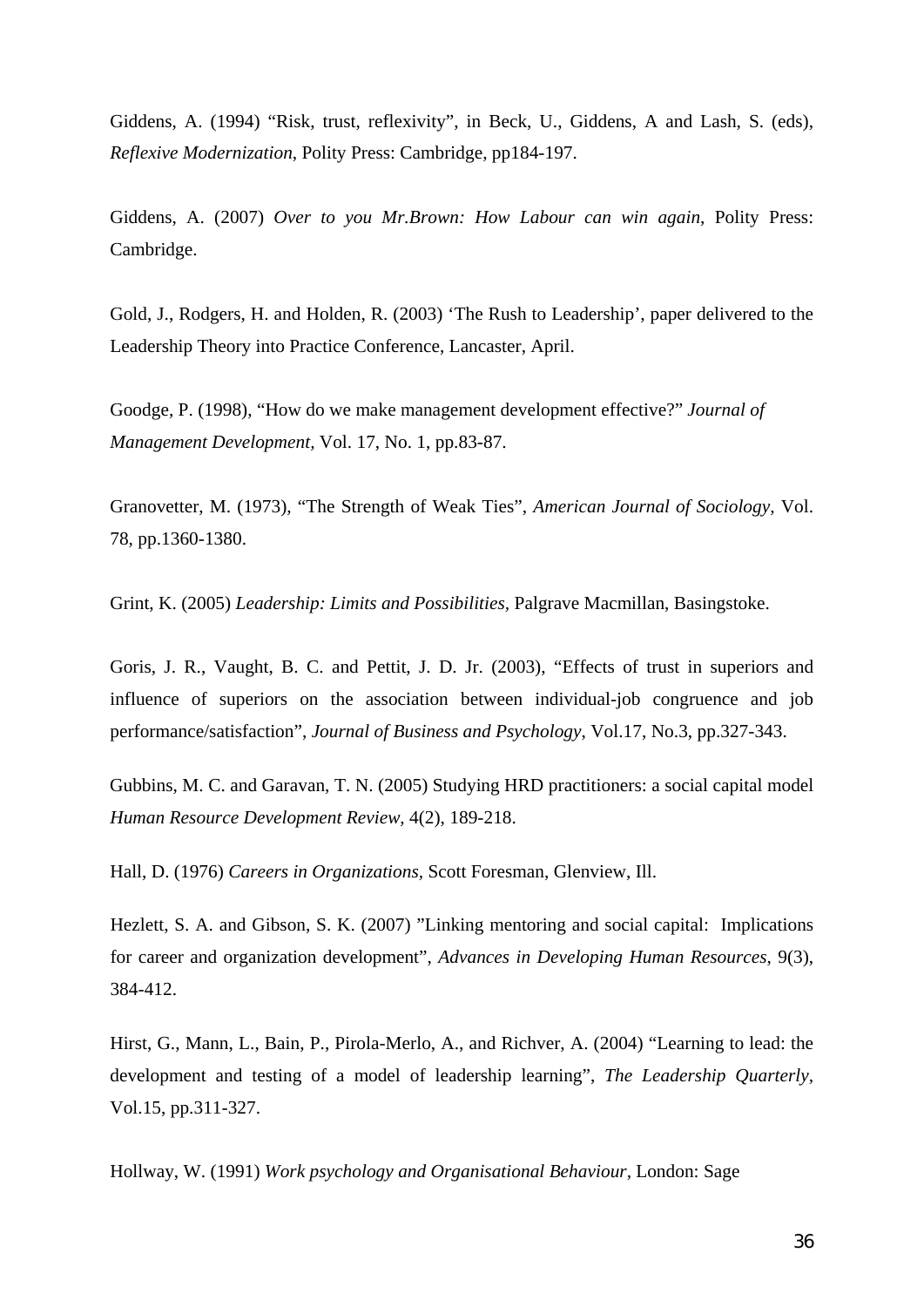Hoe, S. L. (2007) "Is interpersonal trust a necessary condition in organisational learning?", *Journal of Organizational Transformation and Social Change* (in press).

Huemer, L., von Krogh, G. and Roos, J. (1998) Knowledge and the concept of trust", in G. von Krogh, J. Roos and D. Kleine (eds), *Knowing In Firms: Understanding, Managing And Measuring Knowledge,* pp. 123-145, Sage, London.

Iles, P. (1997) "Sustainable high-potential career development: a resource based view", *Career Development International,* Vol. 2, No.7, pp. 343-353.

Iles, P. (2007) "Employee Resourcing and talent management", in J. Storey (ed.) *Human Resource Management: A critical text,* Blackwell, Oxford, 3rd Edition, pp.133-164.

Iles, P., Preece, D. and Chuai, X. (2006) "Talent Management and Succession Planning: A comparison study", The 7th International Symposium on Knowledge and Systems Science, Beijing, China, September.

Iles, P. and Yolles, M. (2003) "International HRD alliances in viable knowledge migration and development: the Czech Academic Link Project", *Human Resource Development International,* Vol*.* 6, No.3, pp.301-324.

Iles, P. and Preece, D. (2006) "Developing leaders or Developing Leadership? The Academy of Chief Executives' Programmes in the North- East of England", *Leadership,* Vol*.* 2, No.3, pp.317-340.

Jackson, C. (1997) "Managing and Developing a boundaryless career: Lessons from drama and dance", in Altman, Y. (1997) *Careers in the new millennium: causes, challenges and consequences,* Acco, Leuven, pp.113-126.

Jackson, S., Farndale, E. and Kakabadse, A. (2003), "Executive development: meeting the needs of top teams and boards", *Journal of Management Development*, Vol. 22, No. 3, pp.185-265.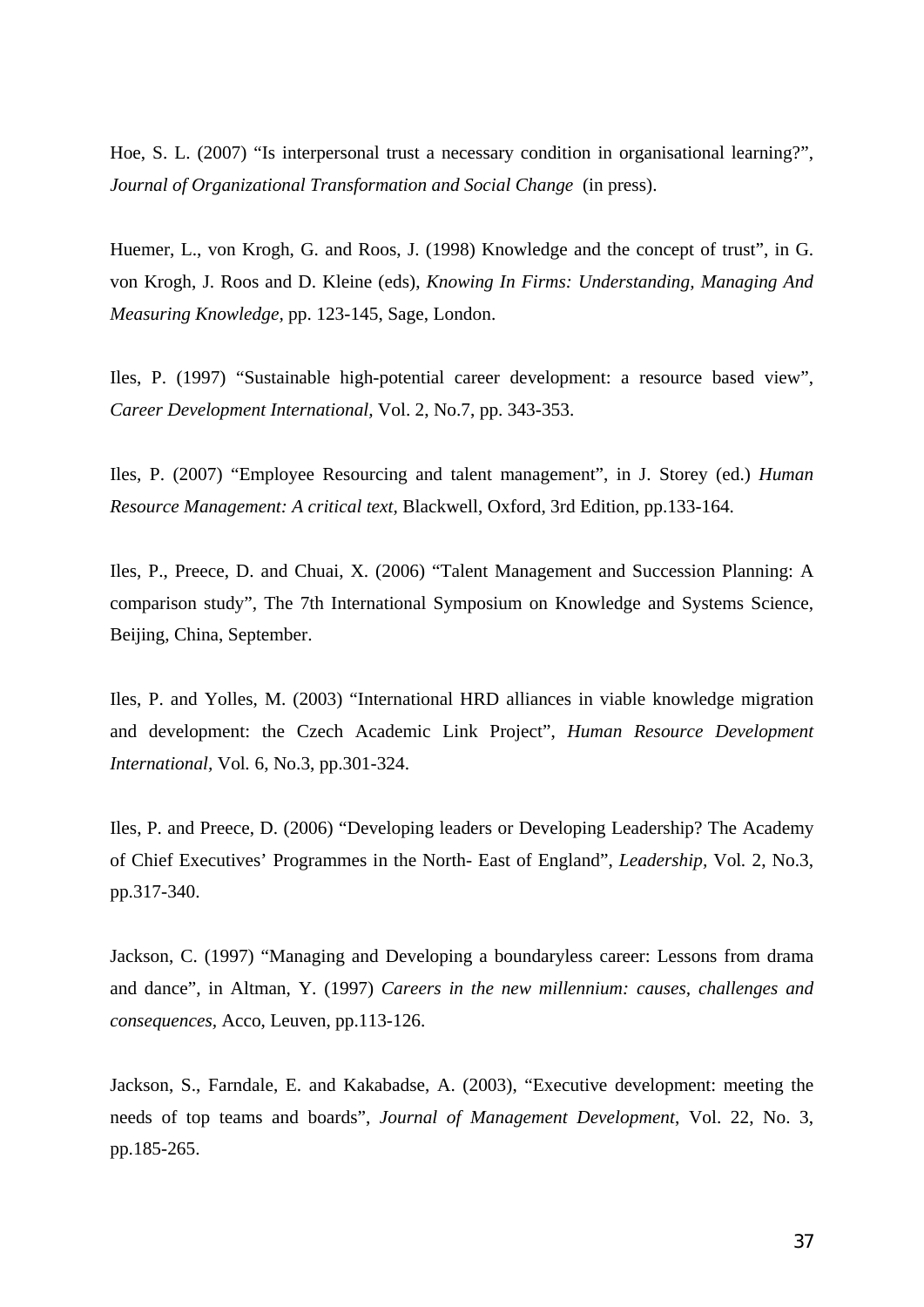Kanter, R.M. (1989) *When giants learn to dance,* Simon & Schuster, London.

Kessels, J. W. and Poell, R. F. (2004) "Andragogy and social capital theory: the implications for human resource development", *Advances in Developing Human Resources,* 6(2), 146-157.

Leana, C. R. and van Buren III, H. J. (1999) "Organizational social capital and employment practices" *Academy of Management*, 24(3), 538-555.

Maak, T. (2007) "Responsible leadership, stakeholder engagement, and the emergence of social capital" *Journal of Business Ethics*, 74, 329-343.

McAllister, D. J. (1995) "Affect- and cognition-based trust as foundations for interpersonal cooperation in organizations" *Academy of Management Journal*, Vol.38, No.1, pp.24-59.

McCauley, D. P. and Kuhnert, K. W. (1992) *The Professional Manager,* McGraw-Hill, New York.

McCauley, C.D. and Van Velsor, E. (2004), "Our view of leadership development", in Van Velsor, E. and McCauley, C. (Eds), *Handbook of Leadership Development*, Jossey Bass, San Francisco, pp. 1–22.

McElroy, M. W. (2002) "Social innovation capital", *Journal of Intellectual Capital*, Vol.3, No.1, pp.30-39.

McEvily, B., Perrone, V. and Zaheer, A. (2003) "Trust as an organizing principle", *Organization Science*, Vol.14, No.1, pp.91-103.

McKnight, D. H., Cummings, L. L. and Chervany, N. L. (1998). "Initial trust formation in new organizational relationships", *Academy of Management Review*, Vol.23, No.3, pp.473- 490.

Mollering, G., Bachmann, R. and Lee, S.H. (2004) "Understanding organizational trust: foundations, constellations, and issues of operationalisation", *Journal of Managerial Psychology,* Vol.19, No.6, pp.556-570.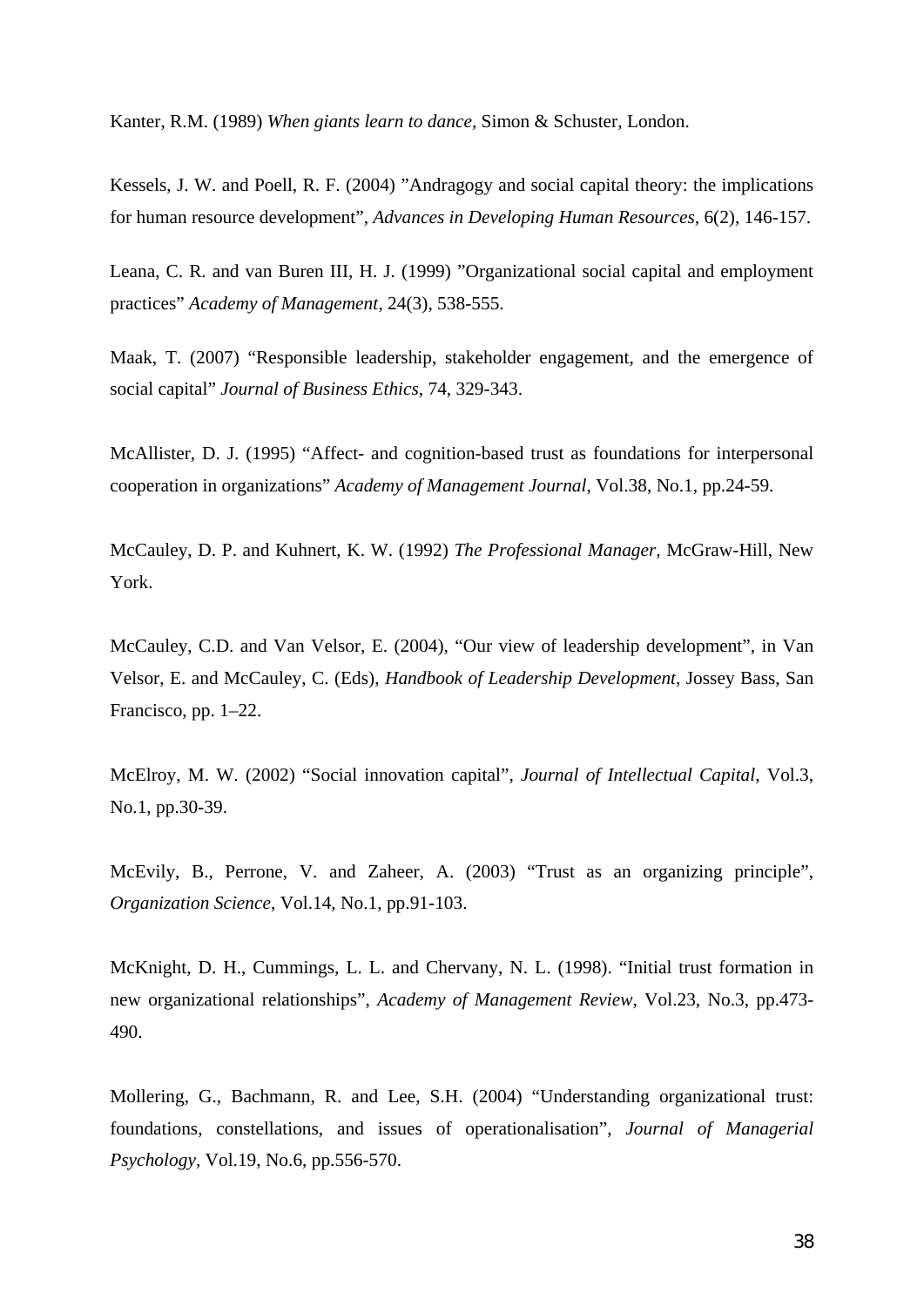Mumford, A. (1987) "Using reality in management development" *Management Education and Development*, Vol. 18, No. 3, pp.223-243.

Mumford, M.D, Zaccaro, S.J, Connelly, M.S, and Marks, M.A (2000) "Leadership skills: conclusions and future directions", *Leadership Quarterly*, Vol. 11, No. 1, pp.155-170.

Nahapiet, J. and Ghoshal, S. (1998) "Social capital, intellectual capital and the organisational advantage", *Academy of Management Review,* Vol.23, pp.242-266.

Newell, S. and Swan, J. (2000) "Trust and inter-organizational networking", *Human Relations,* Vol.53, No.10, pp.1287-1309.

Nicholson, N. (1997) "The changing nature of careers", in *Careers in the new millennium: causes, challenges and consequences,* Acco, Leuven, pp.21-27.

Nyhan, R. C. (2000) "Changing the paradigm: Trust and its role in public sector organizations", *American Review of Public Administration*, Vol.30, No.1, pp.87-109.

Putnam, R. (2000) *Bowling alone: the collapse and revival of American community,* New York: Simon & Schuster.

Robinson, S.L. (1996) "Trust and breach of the psychological contract", *Administrative Science Quarterly*, Vol*.* 41, No. 4, pp.574-599.

Rose, N. (1999) *Governing the Soul,* London: Free Press.

Rousseau, D. M, Sitkin, S.B., Burt, R.S. and Camerer, C. (1998) "Not so different after all; A cross-discipline view of trust" *Academy of Management Review* Vol 23, No. 3, pp 393-404.

Russon, C. and Reinelt, C. (2004), "The results of an evaluation scan of 55 leadership development programs", *Journal of Leadership and Organizational Studies*, Vol. 10, No. 3, pp. 104-107.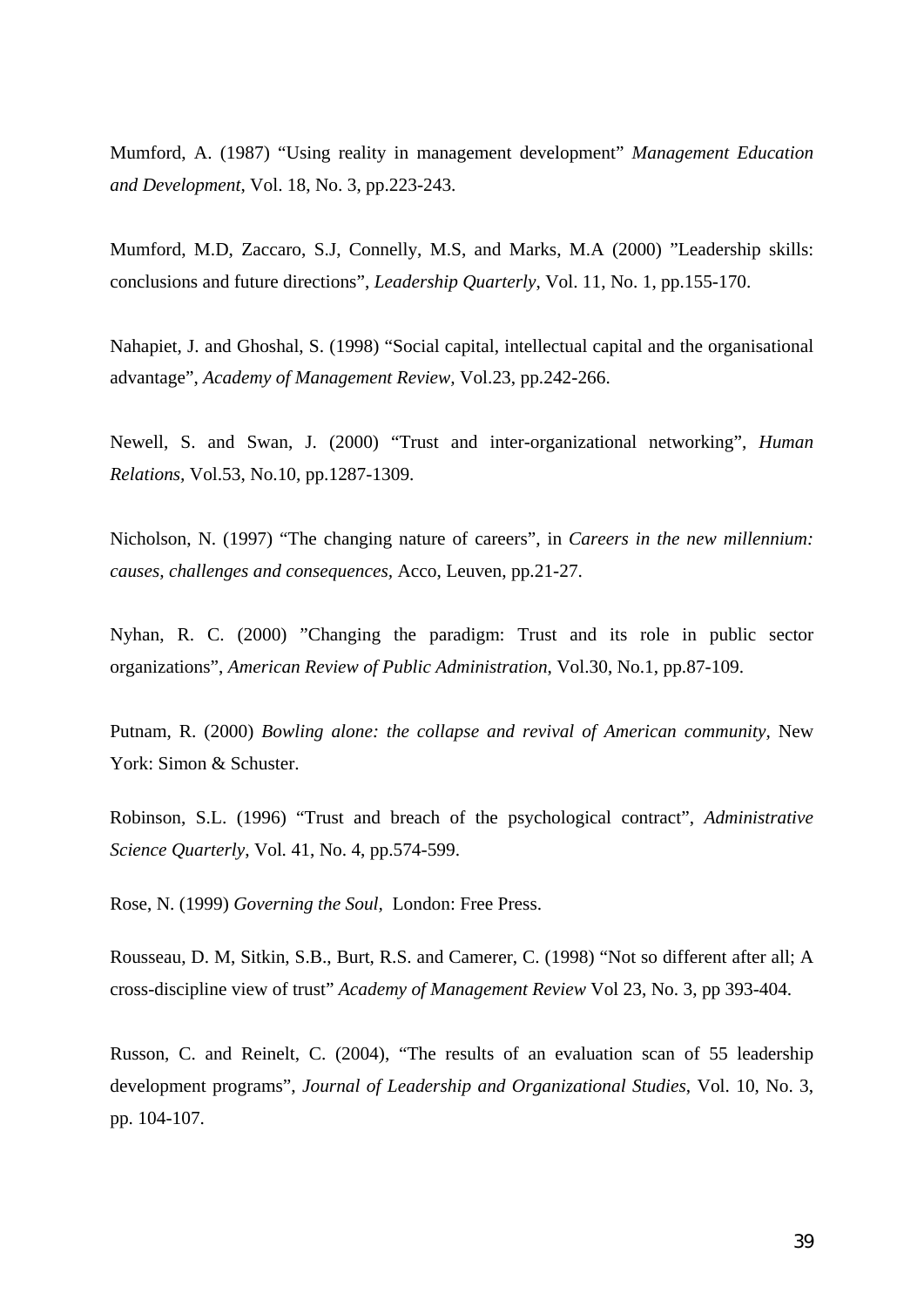Seibert, S. E., Kramer, M. L. and Liden, R. C. (2001) "A social capital theory of career success", *Academy of Management Journal,* 44(2), 219-237.

Snyder, M. (1979), "Self-monitoring processes", in L. Berkowitz (Ed.), *Advances in experimental social psychology,* Academic Press, New York.

Snyder, M. (1987) *Public appearances/private realities: the psychology of self-monitoring,* Freeman, San Francisco.

Storey, J. (ed.) (2004) *Leadership in Organizations: Current Issues and Key Trends,* Routledge, London.

Tempest, S., McKinlay, A., and Starkey, K. (2004) "Careering alone: careers and social capital in the financial services and television industries", *Human Relations* 57(12), 1523- 1545.

Thomson, A., Mabey, C., Storey, J., Gray, C. and Iles, P. (2000) *Changing patterns of management development,* Blackwell, Oxford.

Tichy, N.M., Brimm, M.I., Charan, R. and Takeuchi, H. (1992), "Leadership development as a lever for global transformation", in V. Pucik, N. M. Tichy, and C.K. Barnett (eds.), *Globalizing Management: Creativing and leading the competitive organization,* John Wiley, New York.

Vince, R (2002) "The impact of emotion on organizational learning", *Human Resource Development International,* Vol.5, No.1, pp.73-86.

Wenger, E. (1991) *Situated Learning,* Cambridge University Press, Cambridge.

Williams, S.D., Graham, T. S. and Baker, B. (2003), "Evaluating outdoor experiential training for leadership and team building", *Journal of Management Development*, Vol. 22, No. 1, pp. 45-59.